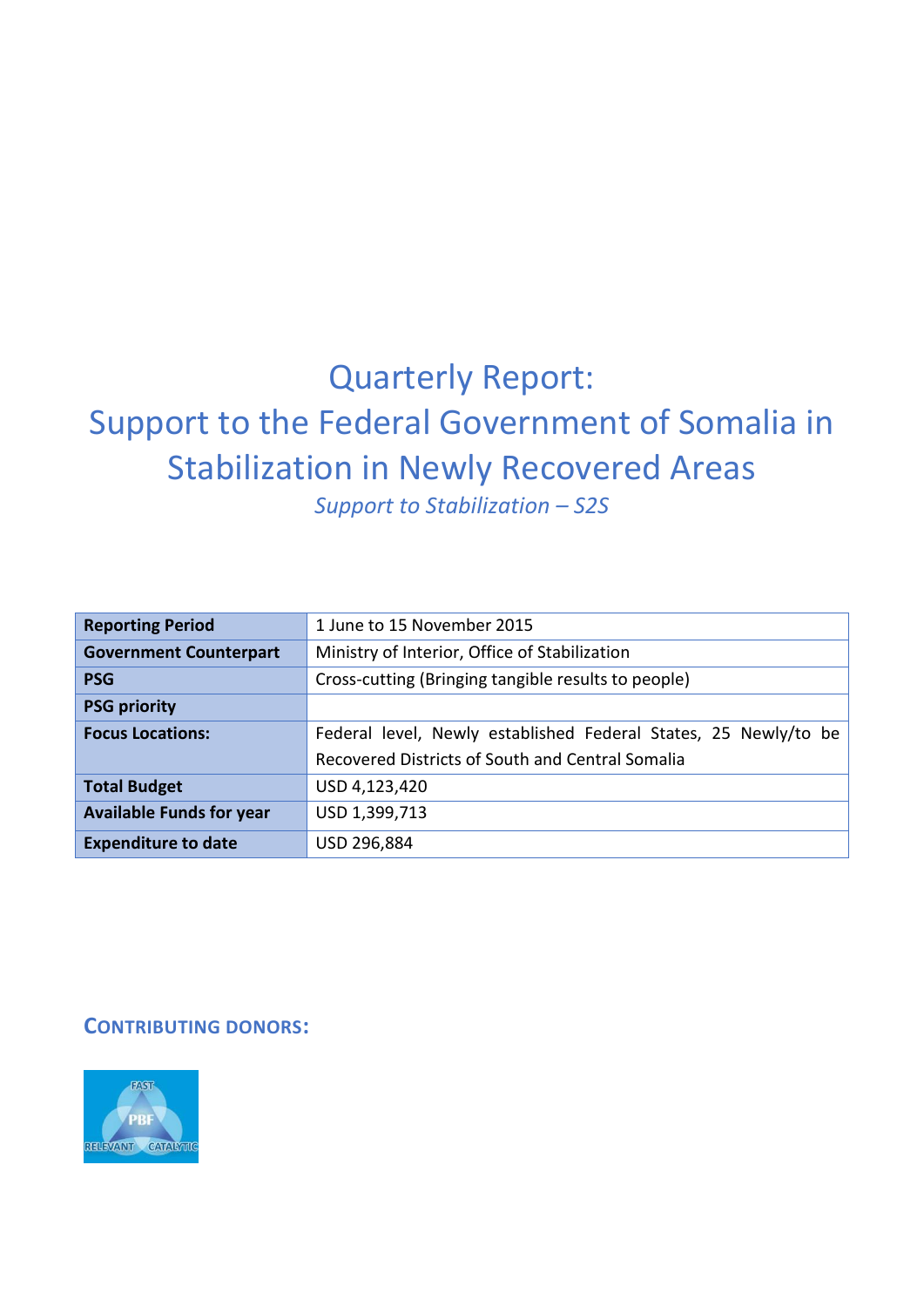### **ABBREVIATIONS AND ACRONYMS**

| AMISOM           | African Union Mission in Somalia            |
|------------------|---------------------------------------------|
| <b>AWP</b>       | <b>Annual Work Plan</b>                     |
| СA               | Caretaker Administration                    |
| <b>CSO</b>       | Civil Society Organization                  |
| <b>DPSC</b>      | District Peace and Stability Committee      |
| FGS              | <b>Federal Government of Somalia</b>        |
| <b>GROL</b>      | Governance and Rule of Law Programme        |
| IA               | Interim Administration                      |
| <b>ISF</b>       | <b>Integrated Strategic Framework</b>       |
| LoA              | Letter of Agreement                         |
| MIA              | Mogadishu International Airport             |
| <b>MCG</b>       | <b>Micro-Capital Grant</b>                  |
| MoF              | Ministry of Finance                         |
| <b>MoIFA</b>     | Ministry of Interior and Federal Affairs    |
| <b>MoPW</b>      | Ministry of Public Works                    |
| MPTF             | Multi Partner Trust Fund (UN)               |
| <b>NGO</b>       | Non-Governmental Organization               |
| PBF              | Peacebuilding Fund                          |
| <b>PBSO</b>      | United Nations Peacebuilding Support Office |
| <b>PSGs</b>      | Peacebuilding and Statebuilding Goals       |
| <b>RBM</b>       | <b>Results-Based Management</b>             |
| S <sub>2</sub> S | <b>Support to Stabilization Project</b>     |
| <b>SDRF</b>      | Somalia Development and Reconstruction Fund |
| <b>SNA</b>       | Somali National Army                        |
| TA               | <b>Technical Assistance</b>                 |
| <b>UNDP</b>      | United Nations Development Programme        |
| <b>UNSOM</b>     | UN Special Political Mission for Somalia    |
|                  |                                             |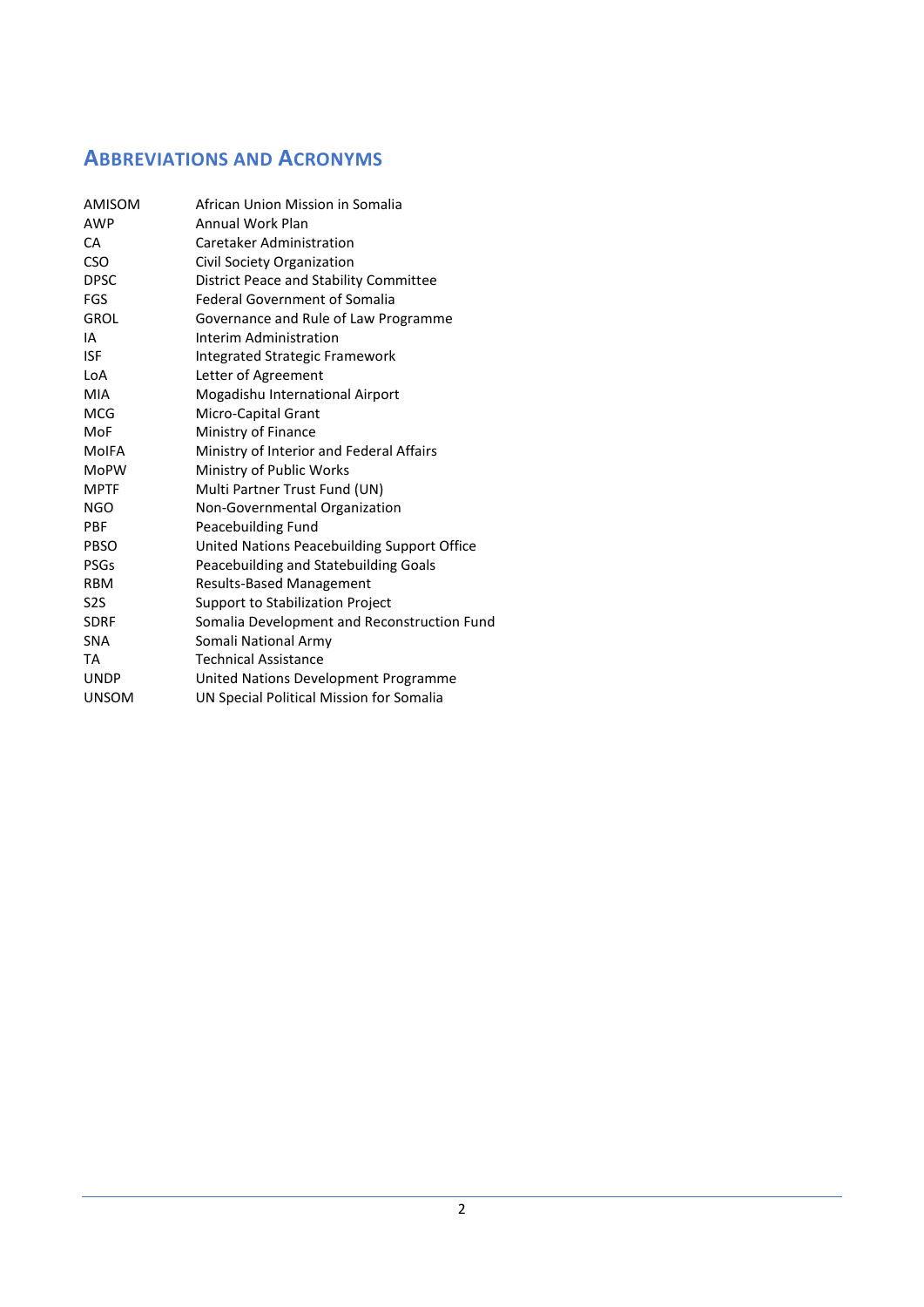### **SECTION 1 – KEY DEVELOPMENTS DURING THE REPORTING PERIOD**

The project "Support to the Federal Government of Somalia in Stabilization in Newly Recovered Areas" (in short, *Support to Stabilisation* – S2S) was conceptualized in 2014 in the context of the renewed offensive by the Somalia National Army (SNA) forces and the African Union Mission in Somalia (AMISOM) to retake control of territory from Al-Shabaab in South and Central Somalia. It was elaborated in response and on the basis of the recently developed government strategy for stabilization. The proposal presented a budget divided between a UNDP Component (mainly for support to reconciliation and the formation of local governance structures) and a National Window (mainly for management and operational support to caretaker administrations). Operationally, this National Window was to be implemented through direct budget support to the government (Ministry of Interior and Federal Affairs – MoIFA): funds from PBF were to go through the SDRF – UNMPTF national stream, taking advantage of the arrangements in place between the Multi-Partners Trust Fund Office (MPTF Office) and the Ministry of Finance of Somalia, as well as the exception agreed between PBSO and MPTF Office to channel PBF resources through the government systems. Expenditure would then follow the processes agreed with the Central Bank. For oversight and accountability, an external fiduciary agent was to be recruited.

However, negotiations on the appointment of a fiduciary agent stalled and a decision was taken in May 2015 – validated by the Project Board – to have the totality of the PBF funds transferred to UNDP, which would act as managing agent for the National Window using the modality of a Letter of Agreement (LoA). On this basis, the project officially commenced in June 2015 with the transfer of funds from PBSO to UNDP, although some preparatory activities, such as staff recruitment and training, were already kick-started earlier in the year with an advance by UNDP.

Although the declared objective of S2S is effectively to "support the FGS in its stabilization efforts in the newly recovered areas, through establishment of caretaker and interim local administrations capable of leading an inclusive dialogue towards the formation of governance structures and promoting reconciliation", UNDP also considers this project to contribute to two additional major outcomes, namely:

- New government and inter-governmental financial procedures and payment modalities are developed, tested and adapted to the reality of the Somalia context, thereby contributing to the establishment of the national window and more largely to the foundation of a functioning federal Somali state and federalism. By pioneering new payment modalities, such as bank-to-bank transfer from the Central Bank of Somalia, the project is expected to reap tremendous benefits and impact on the way to work of other UN and international donors projects.
- The various levels of governance, from Federal to State to District, establish relations and a defined set of roles and functions on issues pertaining to stabilization (including coordination of other actors), thereby contributing in practice to the shaping and legitimization of a federalist system.

This report presents the achievements to date against these outcomes and the expected outputs of the project. As explained above, the project in this initial phase had to deal with the adjustment of operational and programmatic arrangements, confronting planned financial procedures and modalities with the reality on the ground. Also, due to the very fluctuant situation and access of the targeted areas, limited by the level of success of the military offensive against Al-Shabaab, the project often has to make ad hoc adjustments to its geographical operations. Indeed, out of the total of 25 districts considered under the project, 13 were considered as liberated by the time the project started, increased to 15 at present, but with different degrees and modes of access (many of the target districts for instance are only accessible by air, significantly impacting the ability to operate).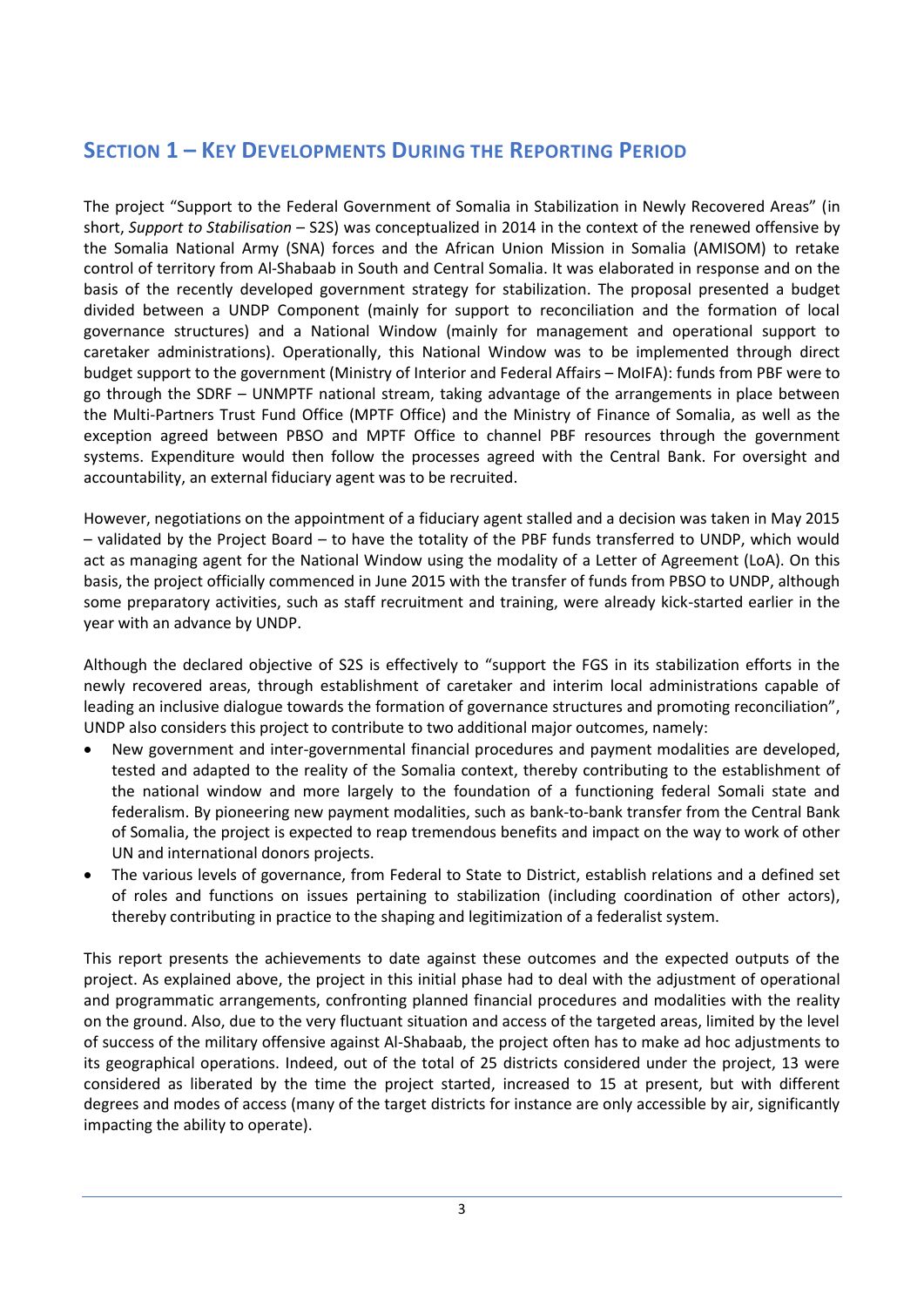### **SECTION 2 – PROGRESS AGAINST OUTPUTS & PLANNED ACTIVITIES**

### **OUTPUT 1 – FEDERAL AND DISTRICT-LEVEL ADMINISTRATIONS HAVE CAPACITY TO OVERSEE AND COORDINATE STABILISATION ACTIVITIES**

#### **Narrative update on Progress towards Output**

Based on the project document and included ToRs, several technical staff and advisors were recruited between December 2014 and May 2015, namely the Stabilization Project Manager, Reconciliation Advisor, Stabilization Advisor and Project Monitoring and Verification Advisor as well as admin/finance officer. These posts were created to support the FGS MoIFA to coordinate and implement the project and related stabilization activities. For instance, the Stabilization Advisor has been supporting the implementation of monthly stabilization meetings, and bringing together government agencies and international partners with civil society for technical and policy decisions on the coordination of stabilization and programming activities. As a result, a matrix to map the overall stabilization activities in South Central Somalia was created.

At local level, the project recruited 12 Local Governance Advisors (LGA) (F: 1; M: 11) and 12 Community Liaison Officers (CLO) (F: 2; M: 10) to support the implementation of activities in each of the targeted newly recovered districts. While these posts help to create a direct linkages between the Federal and district levels, they are also used to support and guide local administrations in the process to establish Interim administrations. In several cases, LGAs and CLOs contribute to the identification and implementation of related though separate projects, such as the Community Driven Projects initiative, by helping organize the community to identify needs. They also play a reporting role by providing the central MoIFA team (and their partners) with regular situational updates and analysis. Due to security reasons (high risk areas and visibility of the position), the recruitment of women for these positions was restrained by a low level of applications.

In terms of coordination between different federal levels, information sharing and activity coordination mechanisms on key areas of governance and district stabilization are being developed. State administrations and MoIFA have agreed to cooperate in the stabilization activities to address challenges at the district levels. An agreement between MoIFA and State authorities has been reached to discuss subsequently coordination mechanisms to establish common priorities, namely state formation, reconciliation, establishment of local district councils and stabilizations.

While financial management procedures for payments under the project had been devised at the inception phase based on best practices and assumptions, these procedures have been reviewed by the project team and the Ministry of Finance and the Central Bank. The findings were that the proposed process could not be implemented due to unrealistic assumptions. Therefore, without surrendering the principles of the financial procedures, the project adjusted implementation to reflect a more practical and realistic method. The technical team is on a proposal for further minor adjustments to be submitted to the project board. However, the project management is fully committed to adhering to the financial management procedures as the Ministry of Finance and the Central Bank are able to institute the required institutional changes. For example, in October 2015, the first ever bank to bank transfer by the Central Bank of Somalia was made to the district governments. This transfer is in line with the financial management procedures originally envisaged in the project document and serves as a reality using S2S as a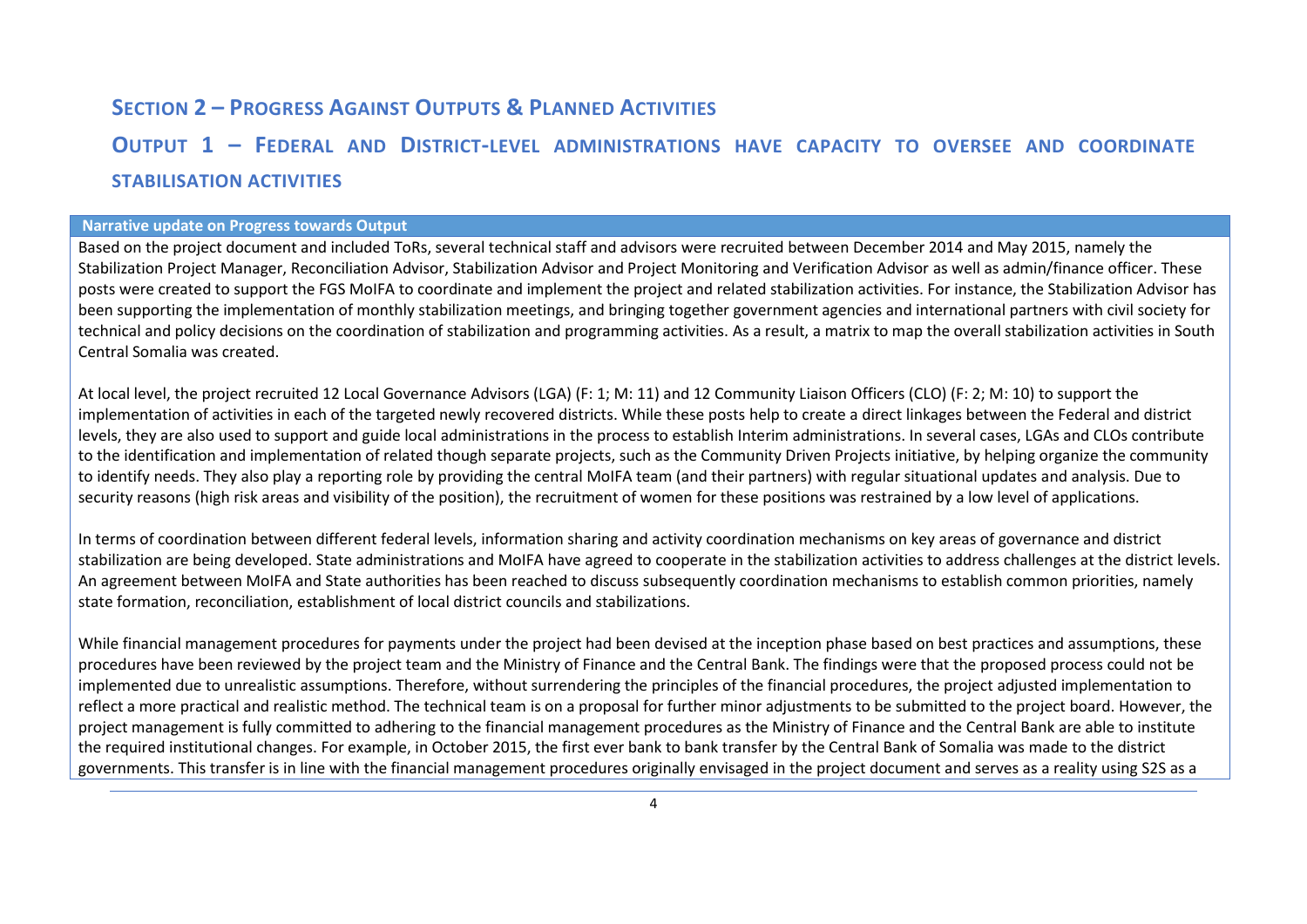pilot project for the trial of this new modality. This milestone achievement will make it easier to continue payments between various levels of governance in Somalia under this and other projects.

Also, UNDP is processing the contracting of a Third Party Monitor, to be effective in Q4, which will review the financial procedures and their application, and propose adjustments based on international but applicable practice.

The application of the above revised financial procedures has allowed for the effective disbursement and coverage of running costs of 11 districts (detailed below), supporting operations and the restoration of public services at the local level through coverage of costs such as district administrative, utility, stationary and fuel.

|                                                                                                                                                                   | <b>Output Indicators</b>                                                                                                                               |  | <b>Baseline</b>                  |                                                                                                                        | <b>Annual Target</b><br><b>Progress to date</b>                            |  |                                           |  |
|-------------------------------------------------------------------------------------------------------------------------------------------------------------------|--------------------------------------------------------------------------------------------------------------------------------------------------------|--|----------------------------------|------------------------------------------------------------------------------------------------------------------------|----------------------------------------------------------------------------|--|-------------------------------------------|--|
|                                                                                                                                                                   | 1. Existence of systems to allocate                                                                                                                    |  | 1. 85 districts recovered by the | $\mathbf{1}$ .                                                                                                         | 25 Districts                                                               |  | 1. 11- The financial procedures for       |  |
|                                                                                                                                                                   | and distribute resources                                                                                                                               |  | Somali National Army and         | 2.                                                                                                                     | 25 Districts                                                               |  | the distribution of resources which       |  |
| 2.                                                                                                                                                                | Staff at district and federal level                                                                                                                    |  | AMISOM.                          |                                                                                                                        |                                                                            |  | were included as an annex of the          |  |
|                                                                                                                                                                   | recruited and in place                                                                                                                                 |  | 5 administrations have been      |                                                                                                                        |                                                                            |  | project document have been                |  |
|                                                                                                                                                                   |                                                                                                                                                        |  | deployed                         |                                                                                                                        |                                                                            |  | reviewed and adjusted to project          |  |
|                                                                                                                                                                   |                                                                                                                                                        |  |                                  |                                                                                                                        |                                                                            |  | implementation reality. Payments          |  |
|                                                                                                                                                                   |                                                                                                                                                        |  |                                  |                                                                                                                        |                                                                            |  | are being made to 11 districts.           |  |
|                                                                                                                                                                   |                                                                                                                                                        |  |                                  |                                                                                                                        |                                                                            |  | 2. 24 - At district level, 12 CLOs (F: 2; |  |
|                                                                                                                                                                   |                                                                                                                                                        |  |                                  |                                                                                                                        |                                                                            |  | M: 10) and 12 LGAs (F: 1; M: 11), 1       |  |
|                                                                                                                                                                   |                                                                                                                                                        |  |                                  |                                                                                                                        |                                                                            |  | of each for each target district,         |  |
|                                                                                                                                                                   |                                                                                                                                                        |  |                                  |                                                                                                                        |                                                                            |  | were recruited and trained in 13          |  |
|                                                                                                                                                                   |                                                                                                                                                        |  |                                  |                                                                                                                        |                                                                            |  | districts 5 staff (F:2; M:3) at MoIFA     |  |
|                                                                                                                                                                   |                                                                                                                                                        |  |                                  |                                                                                                                        |                                                                            |  | (FGS) level were recruited and are        |  |
|                                                                                                                                                                   |                                                                                                                                                        |  |                                  |                                                                                                                        |                                                                            |  | operational.                              |  |
|                                                                                                                                                                   | <b>Planned Activities as per Project Document</b>                                                                                                      |  |                                  |                                                                                                                        | <b>Progress Against Activities</b>                                         |  |                                           |  |
| 1.                                                                                                                                                                | Deployment of CA to districts and transport of humanitarian assistance from                                                                            |  |                                  | CA were already deployed by the time the project was officially started in<br>1.                                       |                                                                            |  |                                           |  |
|                                                                                                                                                                   | government                                                                                                                                             |  |                                  | June 2015. Project team will reflect on the possibility to use funds under this                                        |                                                                            |  |                                           |  |
| 2.                                                                                                                                                                | Project Office running cost                                                                                                                            |  |                                  | line to support small scale quick impact projects by CAs, thereby building                                             |                                                                            |  |                                           |  |
| 3.                                                                                                                                                                | <b>Running Costs for CA</b>                                                                                                                            |  |                                  | legitimacy for the new authorities                                                                                     |                                                                            |  |                                           |  |
| 4.                                                                                                                                                                | Public awareness of the role and responsibilities of the CA<br>Provision of a Local Governance Technician/Advisor (MIF liaison for each                |  |                                  | Project team within MoIFA is complete and has been allocated a dedicated<br>2.                                         |                                                                            |  |                                           |  |
| 5.                                                                                                                                                                |                                                                                                                                                        |  |                                  | office space with all necessary equipment<br>To date, 11 district administrations received financial support for their |                                                                            |  |                                           |  |
|                                                                                                                                                                   | district) and community liaison per district<br>6. 3 profiles to assist MoIF with overall stabilization work + 1 project manager                       |  |                                  | 3.                                                                                                                     |                                                                            |  |                                           |  |
|                                                                                                                                                                   | for PBF.                                                                                                                                               |  |                                  | running costs, based on the criteria that the districts have a caretaker                                               |                                                                            |  |                                           |  |
|                                                                                                                                                                   | administration in place with commissions and deputy as well as an account<br>set up for the district with authorizations from at least two individuals |  |                                  |                                                                                                                        |                                                                            |  |                                           |  |
| 1 administrative assistant to support clerical and administrative duties.<br>7.<br>Technical assistance to Ministry of Public Works on developing conflict-<br>8. |                                                                                                                                                        |  |                                  |                                                                                                                        | (usually commissioner and deputy commissioner or district finance officer) |  |                                           |  |
|                                                                                                                                                                   |                                                                                                                                                        |  |                                  |                                                                                                                        |                                                                            |  |                                           |  |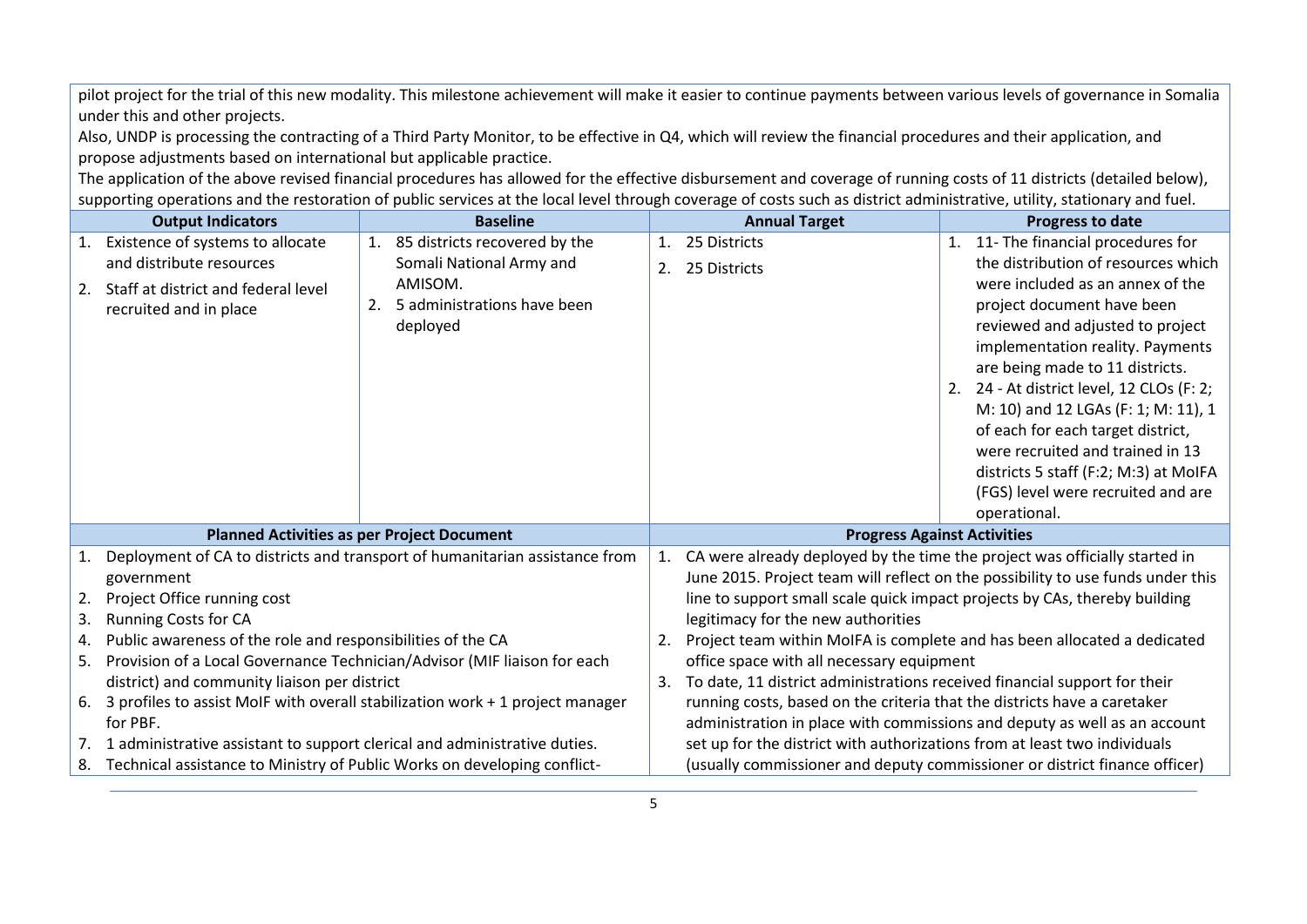| sensitive infrastructure projects | to co-sign cash withdrawals or expenses. These 11 districts are Hudur,            |  |
|-----------------------------------|-----------------------------------------------------------------------------------|--|
|                                   | Tiyeklow, Wajid, Rabdhure in Bakool region (ISWA); Jalalaqsi, Buleburde,          |  |
|                                   | Mahaas in Hiraan; Barawe, Kurtunwaarey, Qoryooley in Lower Shabele                |  |
|                                   | (ISWA); Warshiekh in Middle Shabele.                                              |  |
|                                   | Radio messaging has been developed by the MoIFA technical team and will<br>4.     |  |
|                                   | be rolled out in Q4 in collaboration with regional authorities, ensuring a        |  |
|                                   | coordinated approach and extended reach. The messages aim to increase             |  |
|                                   | public awareness on the activities of the caretaker administrations in the        |  |
|                                   | districts while also encouraging public participation in stabilization activities |  |
|                                   | and newly established governance structures. Broadcasts will target               |  |
|                                   | populations in the regions where the target districts are situated (to raise      |  |
|                                   | broader awareness and support than in only the target districts).                 |  |
|                                   | 24 Local Governance Advisors (LGA) and Community Liaison Officers (CLO),<br>5.    |  |
|                                   | one of each for each district, were recruited and trained in May 2015 (the        |  |
|                                   | total for 13 districts was 26 but 2 officers declined their appointment for       |  |
|                                   | security reasons and replacements are being sought). Since then, they have        |  |
|                                   | been regularly paid by the project. The CLOs and LGAs have provided the           |  |
|                                   | project with                                                                      |  |
|                                   | information through regular reporting and mapping of their districts<br>$\circ$   |  |
|                                   | (providing information on DPSC and administration presence and                    |  |
|                                   | composition)                                                                      |  |
|                                   | support for implementation of activities (reconciliation) and visits by           |  |
|                                   | this project and other related projects (for instance: mapping of                 |  |
|                                   | community needs to guide implementation of the Community                          |  |
|                                   | Driven Projects initiative)                                                       |  |
|                                   | Between December 2014 and May 2015, a Stabilization Project Manager (F),<br>6.    |  |
|                                   | a Reconciliation Advisor (M), a Stabilization Advisor (M) and a Project           |  |
|                                   | Monitoring and Verification Advisor (M) were recruited based on ToRs              |  |
|                                   | included in the project document and have been regularly paid.                    |  |
|                                   | o The Project Manager provided support by coordinating project                    |  |
|                                   | activities, including budgeting allocation of resources and developing            |  |
|                                   | mechanisms and tools for the transfer of financial resources.                     |  |
|                                   | The Reconciliation Advisor served as linkage with the districts and<br>$\circ$    |  |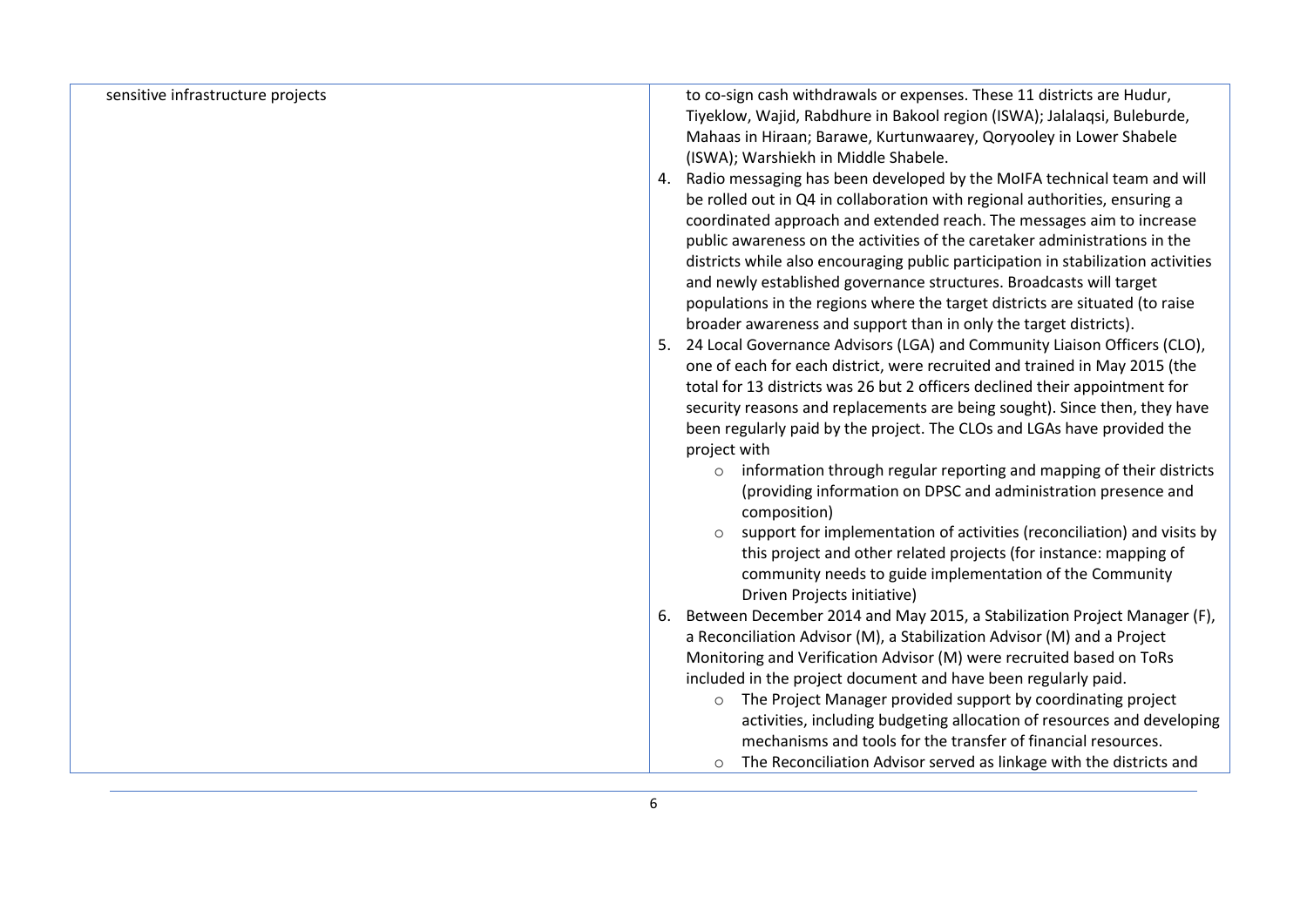|                                                                                                      | supported the latter through advice in addressing social and political<br>issues in the districts. He was in charge of coordinating reconciliation<br>initiatives by the project at district level.<br>The Stabilization Advisor provided support to the coordination with<br>$\circ$<br>various levels of government and international partners of resources<br>and planning to address the needs of the districts, in particular<br>through regular stabilization coordination meetings with partners,<br>federal institutions and regional administrations.<br>The Monitoring and Verification Advisor supported the project with<br>the development of monitoring and verification tools and indicators.<br>1 administrative and finance officer (F) was recruited and regularly paid<br>7.<br>Through UNOPS, 2 technical advisors were recruited to support the Ministry<br>8.<br>of Public Works (MoPW) and have provided during the reporting period (Q3)<br>the following advisory services:<br>o Advice to the Minister on the engagement of different government<br>stakeholders relating to the projects and programs of the MOPW.<br>Advice to the Minister and the MoPW on the different roles and<br>$\circ$<br>responsibilities of the Ministry in relation to other ministries. This<br>entails the MoPW taking up its mandated role within the Federal<br>Government of Somalia.<br>Chairing of the Inter-Ministerial Post Conflict Taskforce. The role of<br>$\circ$<br>this Taskforce is to work on the immediate infrastructure needs<br>directly of the newly liberated areas. This is required to achieve<br>stability.<br>Support to the MoPW and its department directors on initiating the<br>$\circ$<br>development of the strategic plan for 2016. Development of work<br>and implementation plan will followthereafter. |
|------------------------------------------------------------------------------------------------------|-----------------------------------------------------------------------------------------------------------------------------------------------------------------------------------------------------------------------------------------------------------------------------------------------------------------------------------------------------------------------------------------------------------------------------------------------------------------------------------------------------------------------------------------------------------------------------------------------------------------------------------------------------------------------------------------------------------------------------------------------------------------------------------------------------------------------------------------------------------------------------------------------------------------------------------------------------------------------------------------------------------------------------------------------------------------------------------------------------------------------------------------------------------------------------------------------------------------------------------------------------------------------------------------------------------------------------------------------------------------------------------------------------------------------------------------------------------------------------------------------------------------------------------------------------------------------------------------------------------------------------------------------------------------------------------------------------------------------------------------------------------------------------------------------------------------------------------------------------|
| Sources of Evidence for Results Progress and Achievements                                            |                                                                                                                                                                                                                                                                                                                                                                                                                                                                                                                                                                                                                                                                                                                                                                                                                                                                                                                                                                                                                                                                                                                                                                                                                                                                                                                                                                                                                                                                                                                                                                                                                                                                                                                                                                                                                                                     |
| CLO/LGA reports and updates<br>$\bullet$                                                             |                                                                                                                                                                                                                                                                                                                                                                                                                                                                                                                                                                                                                                                                                                                                                                                                                                                                                                                                                                                                                                                                                                                                                                                                                                                                                                                                                                                                                                                                                                                                                                                                                                                                                                                                                                                                                                                     |
| MoIFA Stabilization Project team financial and narrative progress reports (and supporting documents) |                                                                                                                                                                                                                                                                                                                                                                                                                                                                                                                                                                                                                                                                                                                                                                                                                                                                                                                                                                                                                                                                                                                                                                                                                                                                                                                                                                                                                                                                                                                                                                                                                                                                                                                                                                                                                                                     |
| Regular technical meetings between UNDP and MoIFA S2S team                                           |                                                                                                                                                                                                                                                                                                                                                                                                                                                                                                                                                                                                                                                                                                                                                                                                                                                                                                                                                                                                                                                                                                                                                                                                                                                                                                                                                                                                                                                                                                                                                                                                                                                                                                                                                                                                                                                     |
| <b>UNOPS progress report</b>                                                                         |                                                                                                                                                                                                                                                                                                                                                                                                                                                                                                                                                                                                                                                                                                                                                                                                                                                                                                                                                                                                                                                                                                                                                                                                                                                                                                                                                                                                                                                                                                                                                                                                                                                                                                                                                                                                                                                     |
|                                                                                                      |                                                                                                                                                                                                                                                                                                                                                                                                                                                                                                                                                                                                                                                                                                                                                                                                                                                                                                                                                                                                                                                                                                                                                                                                                                                                                                                                                                                                                                                                                                                                                                                                                                                                                                                                                                                                                                                     |

Monitoring and Verification Tools and indicators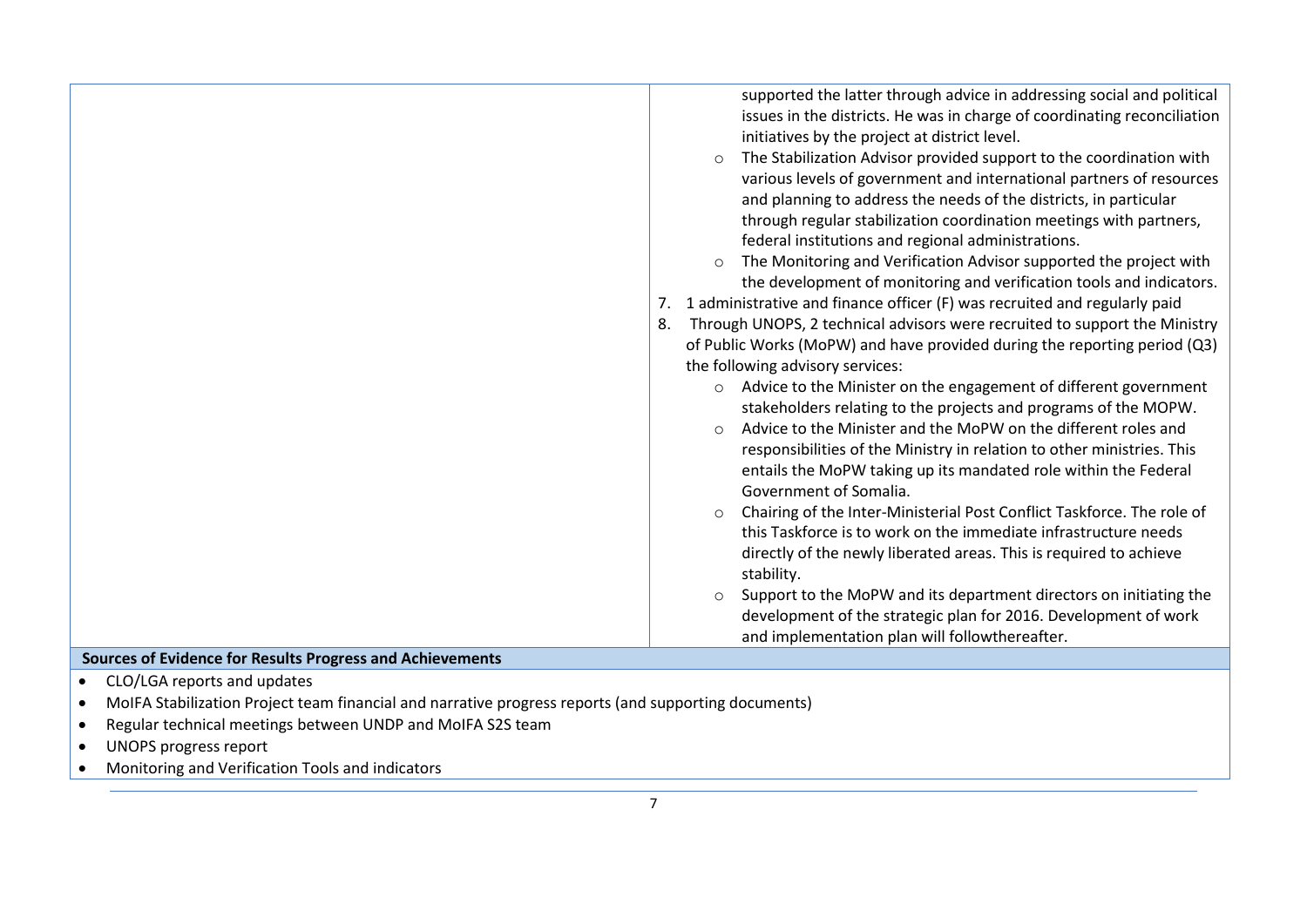### **OUTPUT 2 – BASIC GOVERNANCE AND POLICING STRUCTURES ESTABLISHED; CITIZEN PARTICIPATION ENSURED**

#### **Narrative update on Progress towards Output**

The District Peace and Stability Committees (DPSCs) serve as a framework for stabilizing districts through reconciliation and building structures at the district level, with proven effectiveness in addressing potential security and governance issues. They consist of volunteer members from youth, women, elders, religious and civil society organizations representing a fairly balanced cross-section of the community in the districts. During this reporting period, the technical team translated the terms of reference for the DPSC to Somali so that both LGA and CLO could share and disseminate them among their respective districts. The purpose was to make clear the objectives of the committee prior to its formation in the district. Furthermore, the project conducted a mapping exercise to identify the number of districts with DPSC structures in place and those that need to establish one. This paves the way for further support to districts in forming and/or training members of the DPSC.

The project team designed radio messages as part of an outreach strategy to increase public awareness on the activities of the care-taker administrations in the districts. In Q4 the messages will be run over the radio calling for citizens to actively participate in the process of building inclusive local administrations.

138 police officers (M: 136, F: 2) attended a training facilitated by the UNDP Police Project with financial support from S2S that covered issues of community based policing, role and responsibilities of police commanders, communication, arrests, Human rights and domestic violence. These officers are to be deployed in groups of 10 to the newly recovered districts when conditions permit. Once on the ground, they will be training 35 local volunteers per district (455 in total) to act as community security officers. The first group of police officers was deployed to Addalle District after a new police station facility was handed over under the AMISOM QIPs programme. AMISOM continues to support the refurbishment of police facilities in all 13 districts.

|    | <b>Output Indicators</b>            |    | <b>Baseline</b>                        |    | <b>Annual Target</b>                 |    | Progress to date                    |
|----|-------------------------------------|----|----------------------------------------|----|--------------------------------------|----|-------------------------------------|
|    | 1. Number of administrations        |    | 5 Caretaker Administrations            |    | 1. 8-10 Caretaker Administrations, 5 |    | 13 administrations deployed, 7      |
|    | established and trained, and        |    | deployed. 0 DPSCs formed and           |    | DPSC, 5-6 Interim Administrations    |    | districts with DPSCs, 0 IAs trained |
|    | interim administration conferences  |    | trained.                               |    | 10 teams trained                     |    | 13 teams trained                    |
|    | held                                |    | <b>Community Security teams formed</b> | 3. | Target to be defined by district:    | 3. | Perception surveys pending          |
|    | 2. Number of community security     |    | and trained                            |    | % increase in visibility and         |    |                                     |
|    | teams trained, initiation of case   | 3. | (and 4.) Perception survey to be       |    | legitimacy of                        |    |                                     |
|    | registration of crime cases/reports |    | developed in target districts at the   |    | administration and police            |    |                                     |
|    | [verified through spot checks of    |    | beginning of the project (format       |    | % increase in trust and              |    |                                     |
|    | police station records]             |    | and targets to be developed when       |    | legitimacy                           |    |                                     |
| 3. | Increasing percentage of citizens   |    | of the preparation of the baseline)    |    |                                      |    |                                     |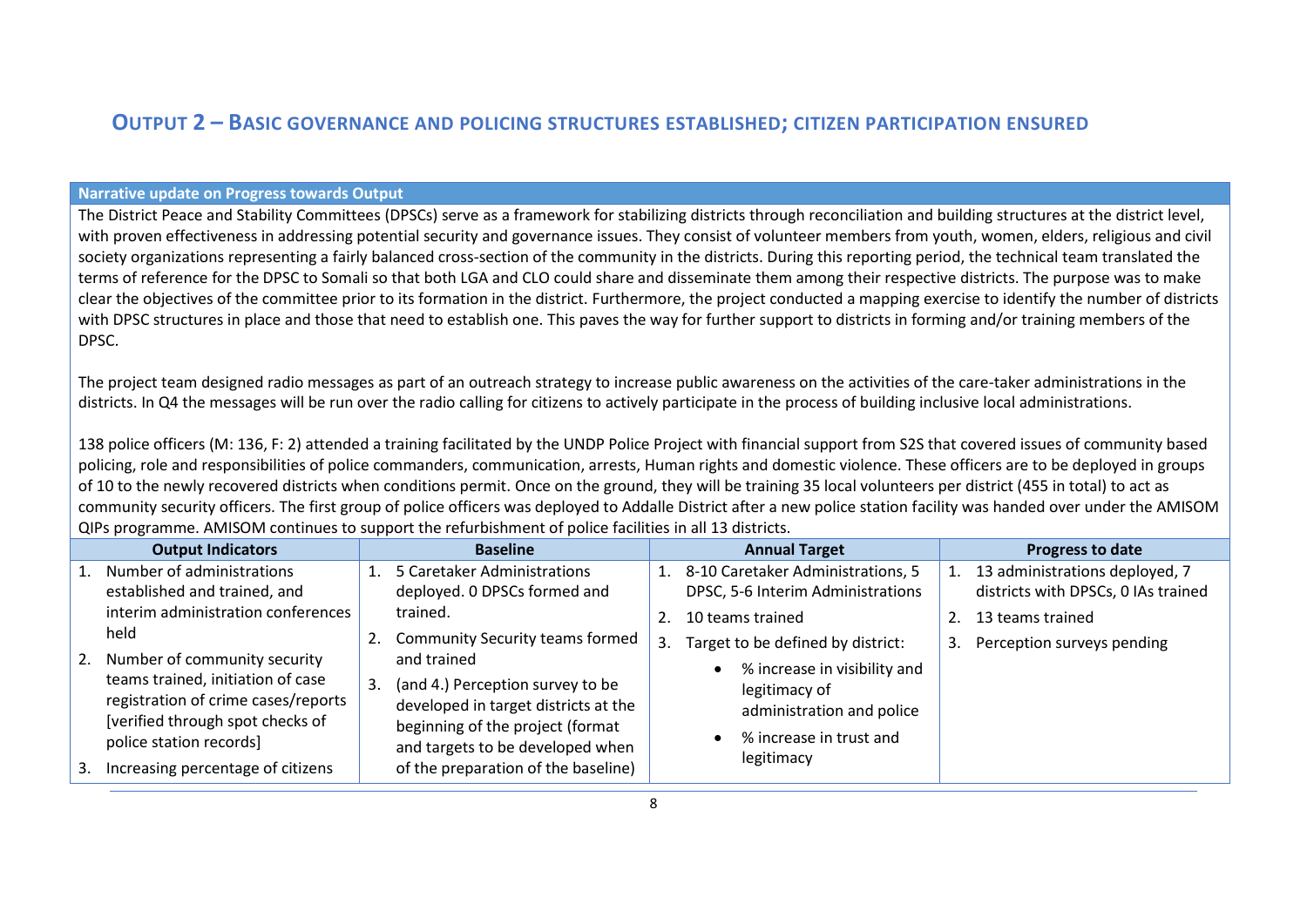| 4.                         | can identify their administrations<br>and DPSCs and can access dialogue<br>Increasing awareness of and trust<br>in police/community security<br>officers on the ground<br><b>Planned Activities as per Project Document</b>                                                                                                                                                                                                                                                                                                                                                                                                                                                                                                                                                                     |                                  | % increase in positive<br>perception of security<br><b>Progress Against Activities</b>                                                                                                                                                                                                                                                                                                                                                                                                                                                                                                                                                                                                                                                                                                                                                                                                                                                                                                                                                                                                                                                                                                                                                                                                                                                                                                                                                                                                                                                                                                                                                                                                                                                                                                                                                                                                                                                                                                                         |
|----------------------------|-------------------------------------------------------------------------------------------------------------------------------------------------------------------------------------------------------------------------------------------------------------------------------------------------------------------------------------------------------------------------------------------------------------------------------------------------------------------------------------------------------------------------------------------------------------------------------------------------------------------------------------------------------------------------------------------------------------------------------------------------------------------------------------------------|----------------------------------|----------------------------------------------------------------------------------------------------------------------------------------------------------------------------------------------------------------------------------------------------------------------------------------------------------------------------------------------------------------------------------------------------------------------------------------------------------------------------------------------------------------------------------------------------------------------------------------------------------------------------------------------------------------------------------------------------------------------------------------------------------------------------------------------------------------------------------------------------------------------------------------------------------------------------------------------------------------------------------------------------------------------------------------------------------------------------------------------------------------------------------------------------------------------------------------------------------------------------------------------------------------------------------------------------------------------------------------------------------------------------------------------------------------------------------------------------------------------------------------------------------------------------------------------------------------------------------------------------------------------------------------------------------------------------------------------------------------------------------------------------------------------------------------------------------------------------------------------------------------------------------------------------------------------------------------------------------------------------------------------------------------|
| 1.<br>3.<br>4.<br>5.<br>6. | MIF, CA, and implementing partners (IP) to conduct training for DPSCs<br>2. Host conference (50-75 delegates, including MPs, elders, clerics, youth,<br>women, political leaders, etc.) - IA to be comprised of 9 individuals (4<br>community selected / 5 nominated). Specific dialogue sessions are designed<br>only for women for political empowerment and participation (minimum 50<br>women / dialogue / district<br>1-week induction training for IA<br>Reconciliation and ongoing public awareness<br>training and deployment of command officers<br>training of field training officers<br>7. training of community security officers<br>8. Assessments and awareness creation on formation of Interim Local District<br>Administrations<br>9. District-wide reconciliation conference | 1.<br>2.<br>3.<br>4.<br>5.<br>7. | The project has identified a CSO partner with a long standing experience in<br>the training of DPSC to carry out the initial work of DPSC formation and<br>training in selected priority districts (Hudur, Barawe in ISWA; Jalalaqsi in<br>Hiraan; and, Warsheikh in Middle Shabelle). This activity, under MoIFA's<br>Stabilization Office and UNDP's guidance, will initiate in Q4<br>This activity will start in Q4 and Q1 (2016) once conditions for IA mandate<br>implementation are met<br>This activity will start in Q4 and Q1 (2016) once conditions for IA mandate<br>implementation are met<br>This activity includes the use of community-based reconciliation and trauma<br>healing methodologies. The project has identified a CSO partner with a long<br>standing experience in this field to carry out initial interventions in selected<br>priority districts (Hudur, Barawe in ISWA; Jalalagsi in Hiraan; and, Warsheikh<br>in Middle Shabelle). Under MoIFA's Stabilization Office and UNDP's<br>guidance, these will initiate in Q4<br>138 police officers (M: 136, F: 2) attended a training that covered issues of<br>community based policing, role and responsibilities of police commanders,<br>communication, arrests, Human rights and domestic violence. These officers<br>are to be deployed in groups of 10 to the newly recovered districts when<br>conditions permit. The first group of police officers was deployed to Addalle<br>District after a new police station facility was handed over under the<br>AMISOM QIPs programme. AMISOM continues to support the refurbishment<br>of police facilities in all 13 districts.<br>Field training officers have been trained as part of the police officers training<br>The police officers, once on the ground, will be training 35 local volunteers<br>per district (455 in total) to act as community security officers. Depending on<br>security conditions and the refurbishment of police facilities, this activity will |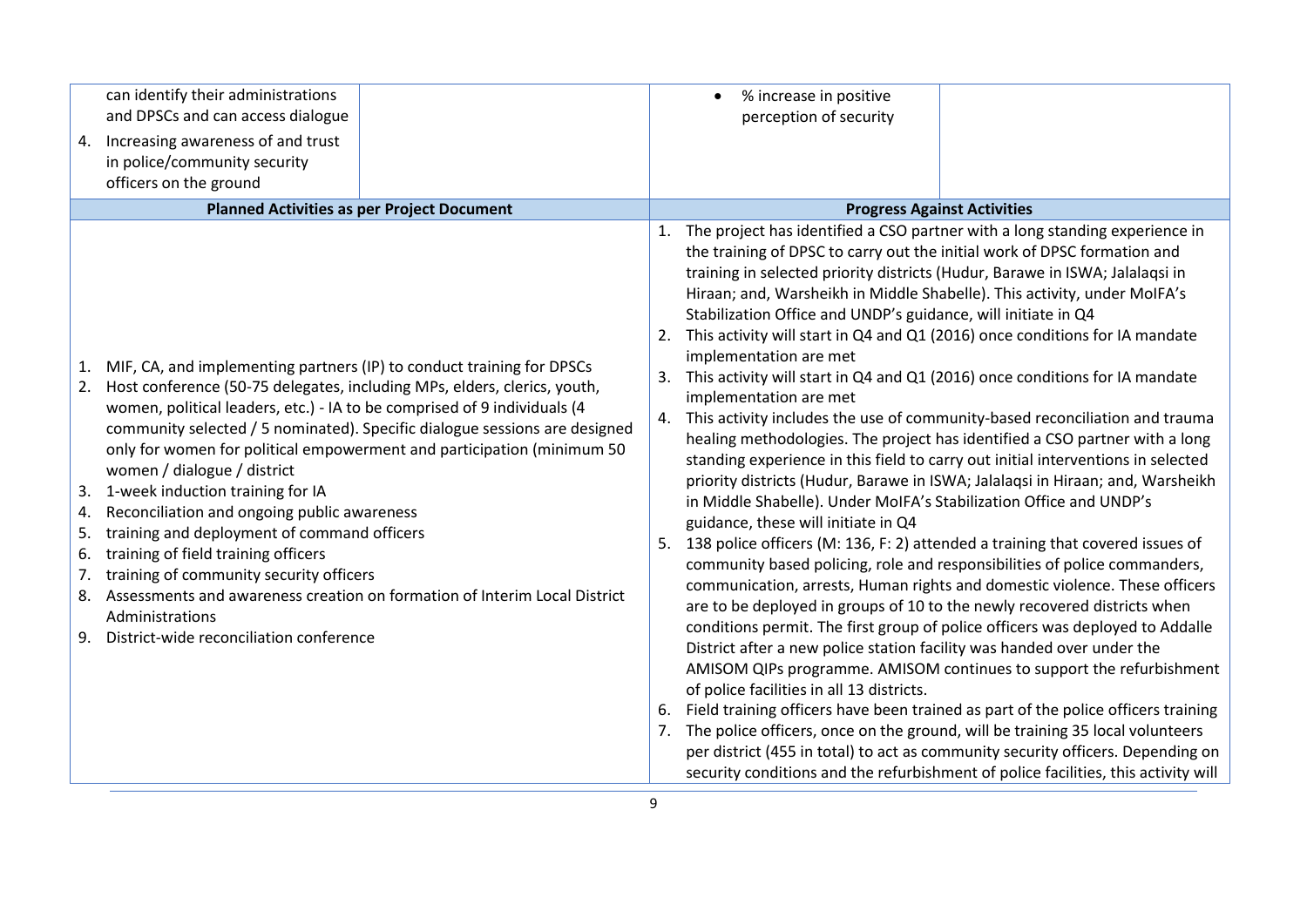|                                                              |    | continue into Q4 and Q1 (2016).                                               |
|--------------------------------------------------------------|----|-------------------------------------------------------------------------------|
|                                                              | 8. | Radio messaging has been developed by the MoIFA technical team and will       |
|                                                              |    | be rolled out in collaboration with regional authorities when conditions for  |
|                                                              |    | IA mandate implementation permit, starting in Q1 (2016). The aim will be to   |
|                                                              |    | increase public awareness on the activities of the interim administrations in |
|                                                              |    | the districts while also encouraging public participation in stabilization    |
|                                                              |    | activities and newly established governance structures. Broadcasts will       |
|                                                              |    | target populations in the regions where the target districts are situated (to |
|                                                              |    | raise broader awareness and support than in only the target districts).       |
|                                                              | 9. | District-wide reconciliation conferences will start in Q1 (2016)              |
| Sources of Evidence for Results Progress and Achievements    |    |                                                                               |
| CLO/LGA reports and updates (mapping of district structures) |    |                                                                               |
| MoIFA Stabilization Project team progress reports            |    |                                                                               |
| Regular technical meetings between UNDP and MoIFA S2S team   |    |                                                                               |

**•** UNDP Police project report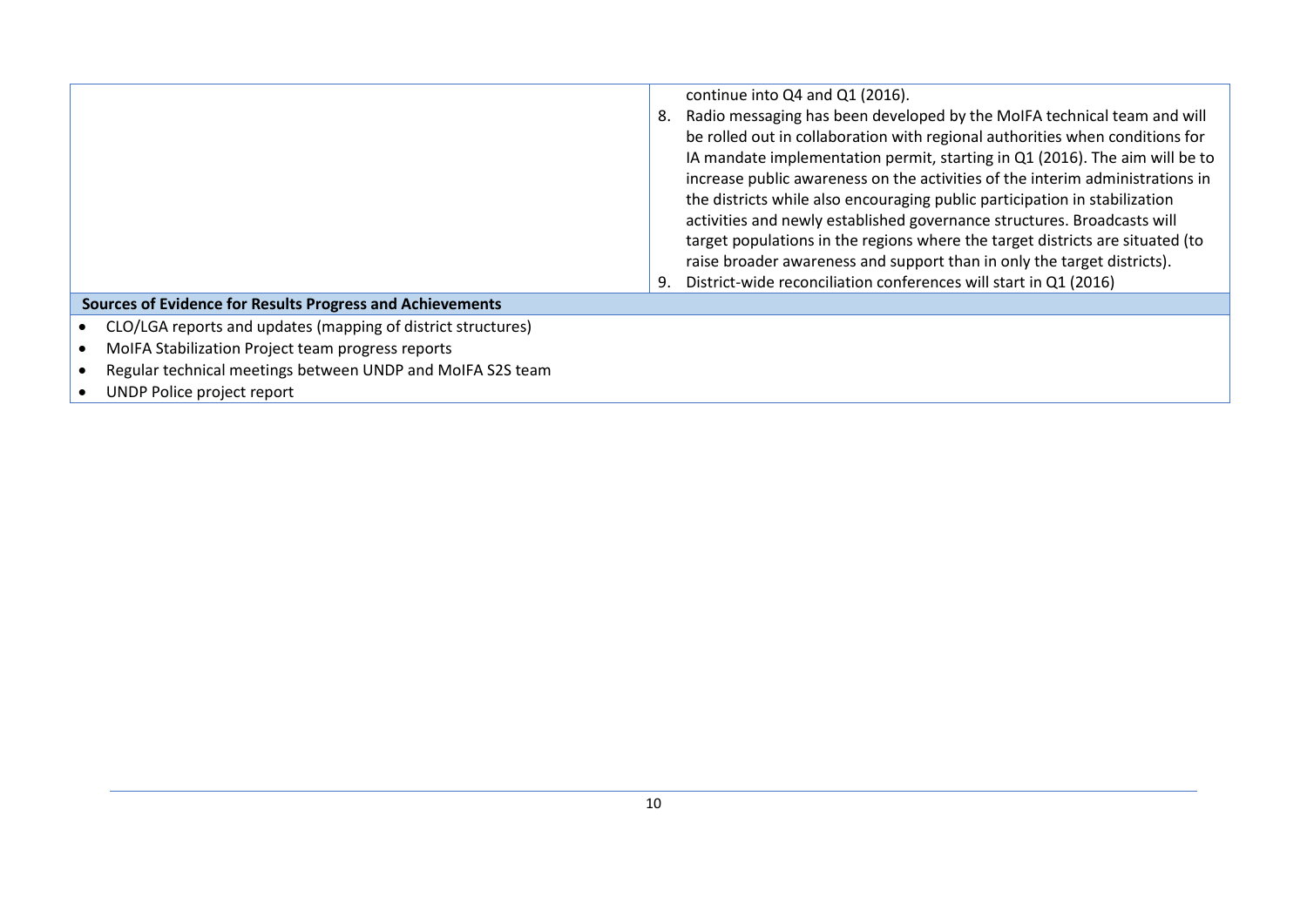### **OUTPUT 3 – THE PROJECT IS EFFECTIVELY MANAGED<sup>1</sup>**

#### **Narrative update on Progress towards Output**

 $\overline{a}$ 

Given the new and increased role played by UNDP in the implementation of the project by acting as managing agent for the National Window, the need emerged to establish a functional team under UNDP to ensure adequate management of the project. Based on a revised organogram, a UNDP Project Manager (not funded by PBSO's PBF), a Project Coordination Specialist and a national Project Officer based in Baidoa, all previously involved in the initial implementation of the project, were designated from within the UNDP Country Office. A national Project Associate was recruited and a national Project Officer will join the team in Q4. The recruitment of national staff members will facilitate the follow-up and monitoring of the project through reduced security restrictions for movement.

A process of Request for Proposals, technical and financial evaluation for the identification of a suitable Third Party Monitor that will also play the role of a fiduciary agent was conducted. The winning firm is expected to be recruited and start monthly monitoring missions in Q4.

Up until end of Q3, 6 Project Board meetings have taken place. Some of these meetings happened before the official start of the project as a preparatory measure. The Board has approved ToRs and is composed of one senior representative each from MoIFA, MoF, UNSOM and UNDP.

|                                                        | <b>Output Indicators</b>         |  | <b>Baseline</b>                  |                                                                      | <b>Annual Target</b>                                                          |  | Progress to date                     |
|--------------------------------------------------------|----------------------------------|--|----------------------------------|----------------------------------------------------------------------|-------------------------------------------------------------------------------|--|--------------------------------------|
| 1.                                                     | Project Board meetings held      |  | 1. 0 Project Boards held         |                                                                      | At least quarterly                                                            |  | 6 Project Board meetings held        |
|                                                        | regularly                        |  | No third party monitor recruited | 2.                                                                   | 1 Third Party Monitor for monthly                                             |  | (initially on monthly then quarterly |
| 2.                                                     | Programme monitoring conducted   |  |                                  |                                                                      | fiduciary checks recruited                                                    |  | basis)                               |
|                                                        | periodically through third party |  |                                  |                                                                      |                                                                               |  | Third Party Monitor under            |
|                                                        |                                  |  |                                  |                                                                      |                                                                               |  | recruitment                          |
|                                                        |                                  |  |                                  |                                                                      |                                                                               |  |                                      |
| <b>Planned Activities as per Annual Work Plan</b>      |                                  |  |                                  |                                                                      | <b>Progress Against Activities</b>                                            |  |                                      |
|                                                        | Establish UNDP project team      |  |                                  | Based on a revised organogram, a UNDP Project Manager (not funded by |                                                                               |  |                                      |
| Oversight through quarterly project boards             |                                  |  |                                  |                                                                      | PBSO's PBF), a Project Coordination Specialist and a national Project Officer |  |                                      |
| Provide efficient project and operations support<br>3. |                                  |  |                                  |                                                                      | based in Baidoa, all previously involved in the initial implementation of the |  |                                      |

<sup>&</sup>lt;sup>1</sup> Given the deadlock regarding the contracting of a fiduciary agent for the National Window, the Project Board was presented at its meeting of 19 June 2015 with the decision to have the totality of the PBF funds transferred to UNDP, which would act as managing agent for the National Window. The decision was validated and it was agreed that a new management structure with related cost would be included in UNDP's portion of the project in order to meet this additional responsibility. For this reason, this new output on project management was added.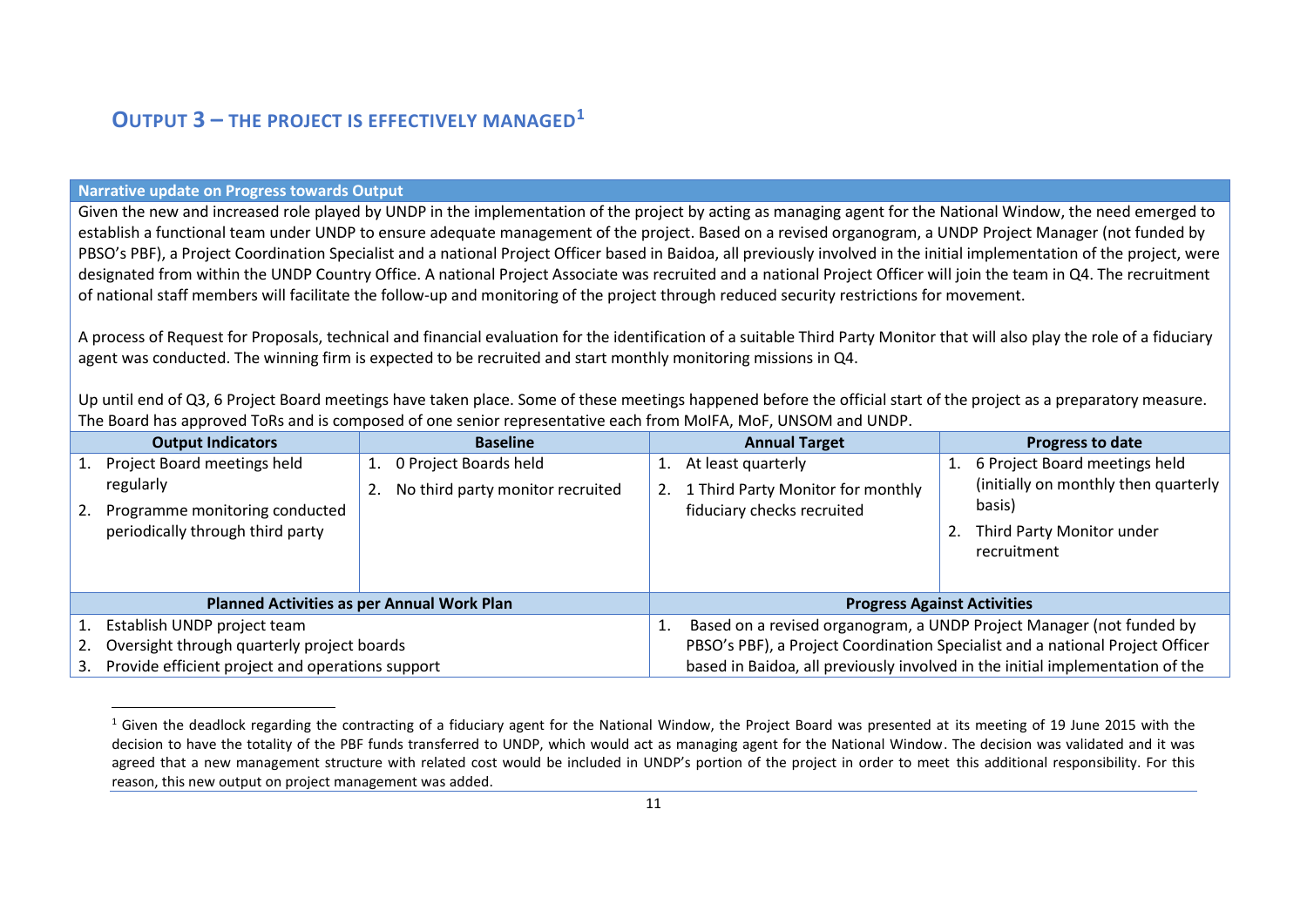| Ensure adequate monitoring through third party<br>4.             | project, were designated from within the UNDP Country Office. A national<br>Project Associate was recruited and a national Project Officer will join the<br>team in Q4.<br>6 project boards were held by the end of Q3, as detailed in section 6 of the<br>report. By decision of the board in its first meeting, it was agreed meetings<br>would be monthly for the first quarter until the end of first quarter in order |
|------------------------------------------------------------------|----------------------------------------------------------------------------------------------------------------------------------------------------------------------------------------------------------------------------------------------------------------------------------------------------------------------------------------------------------------------------------------------------------------------------|
|                                                                  | to secure smooth implementation until Project Coordinator is selected and<br>full Project team is in place                                                                                                                                                                                                                                                                                                                 |
|                                                                  | Support was provided for the recruitment of a national Project Associate and<br>3.<br>a national Project Officer (to join the team in Q4). Procurement is under way<br>for IT and office equipment of the additional team to be ready in Q4                                                                                                                                                                                |
|                                                                  | A process of Request for Proposals, technical and financial evaluation for<br>4.<br>the identification of a suitable Third Party Monitor that will also play the role<br>of a fiduciary agent was conducted in Q3. The winning firm is expected to be<br>recruited and start monthly monitoring missions in Q4                                                                                                             |
| <b>Sources of Evidence for Results Progress and Achievements</b> |                                                                                                                                                                                                                                                                                                                                                                                                                            |
| <b>Project Board minutes</b>                                     |                                                                                                                                                                                                                                                                                                                                                                                                                            |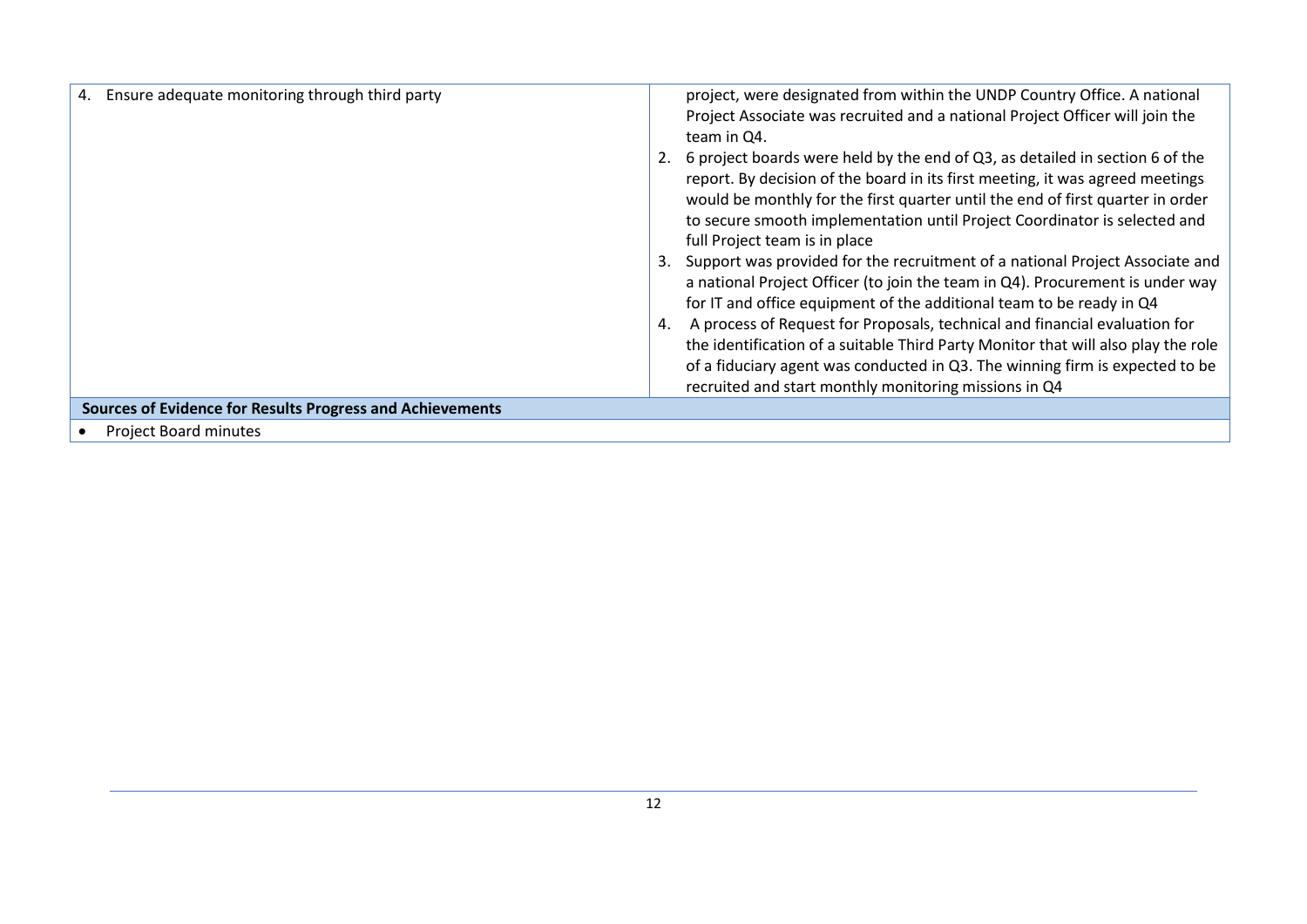## **SECTION 3 – CROSS-CUTTING ISSUES (GENDER, HIV/AIDS, PEACE AND CONFLICT, HUMAN RIGHTS)**

Women and men, girls and boys, are expected to benefit equally from stability in newly recovered areas of South and Central Somalia, through establishment of caretaker and interim local administrations capable of leading an inclusive dialogue towards the formation of governance structures and promoting reconciliation. The various steps of this process foresee specifically the participation of women, such as in the composition of the District Peace and Stability Committees (DPSCs). The complementary activities of reconciliation and trauma healing include specific sessions and spaces dedicated to women and girls, thereby warranting they have a voice and benefit equally from these processes.

Through their composition of volunteer members from youth, women, elders, religious and civil society organizations representing a cross-section of the local population, DPSCs act as conflict prevention mechanisms by addressing potential security and governance issues at district level.

| Staff/HR             | FGS (MoIFA) | <b>Districts</b> |  |  |
|----------------------|-------------|------------------|--|--|
|                      | M           | M                |  |  |
| Advisors/Consultants |             | 21               |  |  |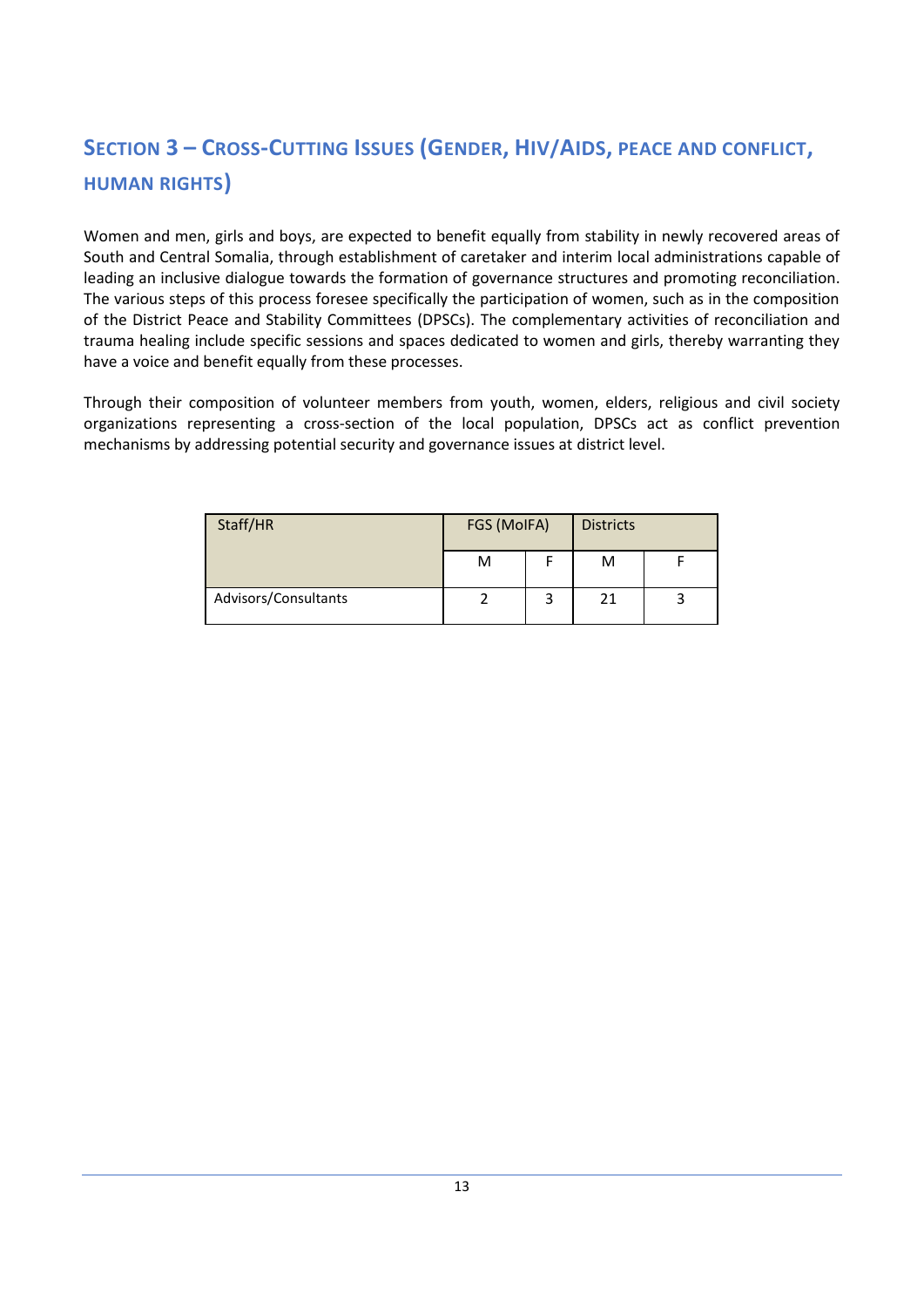### **SECTION 4 – CHALLENGES / LESSONS LEARNT**

Access to the targeted areas constitutes the largest challenge to the implementation of the project, due to insecurity, lack of transport and lack of safe access routes. Air transport is a key response to this challenge. However, it became also apparent that even organizing UN air transport to certain areas might be difficult as it requires security clearance that the UN security team might not be willing to give. This limits the project team's capacity to deploy and therefore target areas for initial intervention will need to include districts with easier access.

In the recent past, the security of Lower Shebelle region has seen a spike in violent attacks from Al Shabaab. That has prompted AMISOM to consider strategic retreat from certain positions in Lower Shabelle. The district commissioners and staff were also forced to evacuate from their respective districts where security wouldn't enable them to continue their operations. For instance, AMISOM forces pulled out from Qoryooley and Kurtunwareey districts after Al Shabaab stormed a military base in Janale. If the strategic retreat continues, it might impact the stabilization process as well as ongoing activities in the recovered districts. The Ministry of Defense and Ministry of Internal Security were requested by MoIFA to look into the concerns from districts and provide security and protection to prevent further attacks from Al Shabaab. As a result, efforts are currently underway to strengthen security of regions as they recover from the violence of the past two decades.

Also, the selection of the 25 target districts in South Central Somalia during the project inception, based on the priorities of the most recent military offensive, provoked complaints of unfair differentiation with other districts liberated earlier but in the same condition as the target districts. Parliamentarians from nonbeneficiary districts have raised these issues, demanding explanations from the Ministry on the reasons why certain districts can benefit and not others while all were recovered from Al Shabaab. Coordination between the various levels of government (national, regional, local) should therefore be strengthened, allowing to approach the support to all the districts of a same region in a harmonized and equitable manner.

The current method for disbursing salaries and running costs through the Central Bank of Somalia raised security concerns for districts commissioners, CLO and LGA staff because of the inherent risk of commuting to Mogadishu for collecting paychecks. The project insisted to change this method and adopt more convenient mode of payment through private banks with branches in remote districts and areas of operation in South Central Somalia. As a result, the Central Bank of Somalia leadership were convinced to introduce a more convenient method of payment through private banks whereby district staff would not be required to travel to the capital for payment. This will certainly improve the system and sustain the essential supports to the districts, including the staff salary and district running costs.

In the past, the technical team had faced challenges, namely lack of clarity regarding level of authority between regional, district and federal governments. These challenges were compounded by the security issues and lack of access to the newly recovered districts. However, it is expected that FGS MoIFA will be discussing a new policy that coordinates closely with the regional authority to stabilize the districts while enabling principles to make the necessary political interventions to overcome challenges.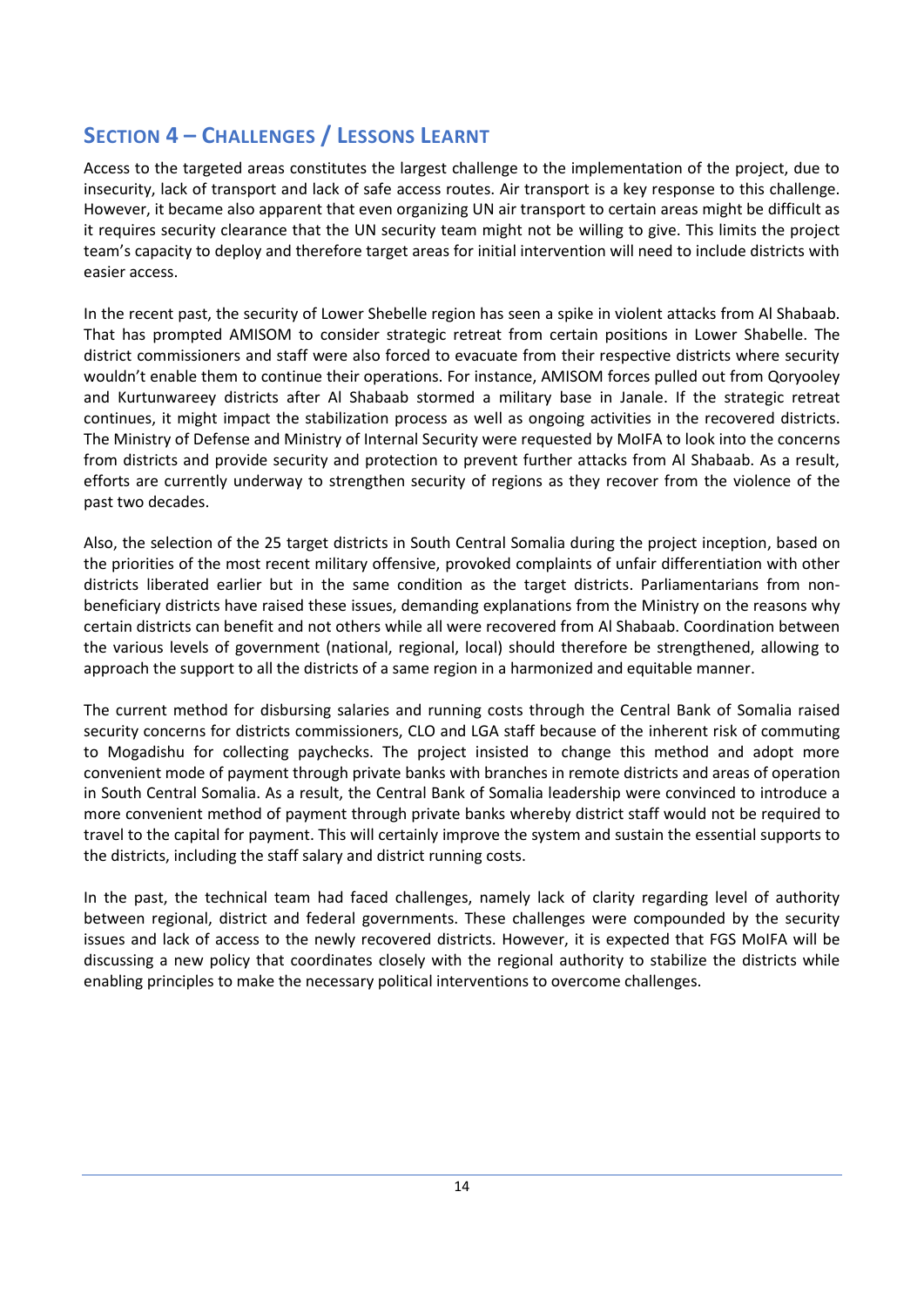### **SECTION 5 – RISK MANAGEMENT**

 $\overline{a}$ 

This section can be used to update or use the risk logs developed during the project development stage and provide any mitigation measures being undertaken by the project.

| Type of Risk <sup>2</sup>                | <b>Description of Risk</b>                                                                                                                | <b>Mitigating Measures</b>                                                                                          |
|------------------------------------------|-------------------------------------------------------------------------------------------------------------------------------------------|---------------------------------------------------------------------------------------------------------------------|
| Security and access                      | Security of access to targeted areas might be an issue with<br>certain districts circled by Al-Shabaab or with unsecured access<br>routes | Explore air transport options                                                                                       |
| Lack of coordination<br>between entities | With the recent creation of regional States, coordination<br>between FGS and this new level might be problematic                          | Advocate to establish an MoU between the various levels of<br>government in the management of stabilization efforts |
| Lack of oversight                        | Activities and payments might be difficult to control for UNDP<br>staff, especially in the newly recovered areas                          | <b>Recruit a Third Party Monitor</b>                                                                                |

<sup>&</sup>lt;sup>2</sup> Environmental; Financial; Operational; Organizational; Political; Regulatory; Security; Strategic; Other.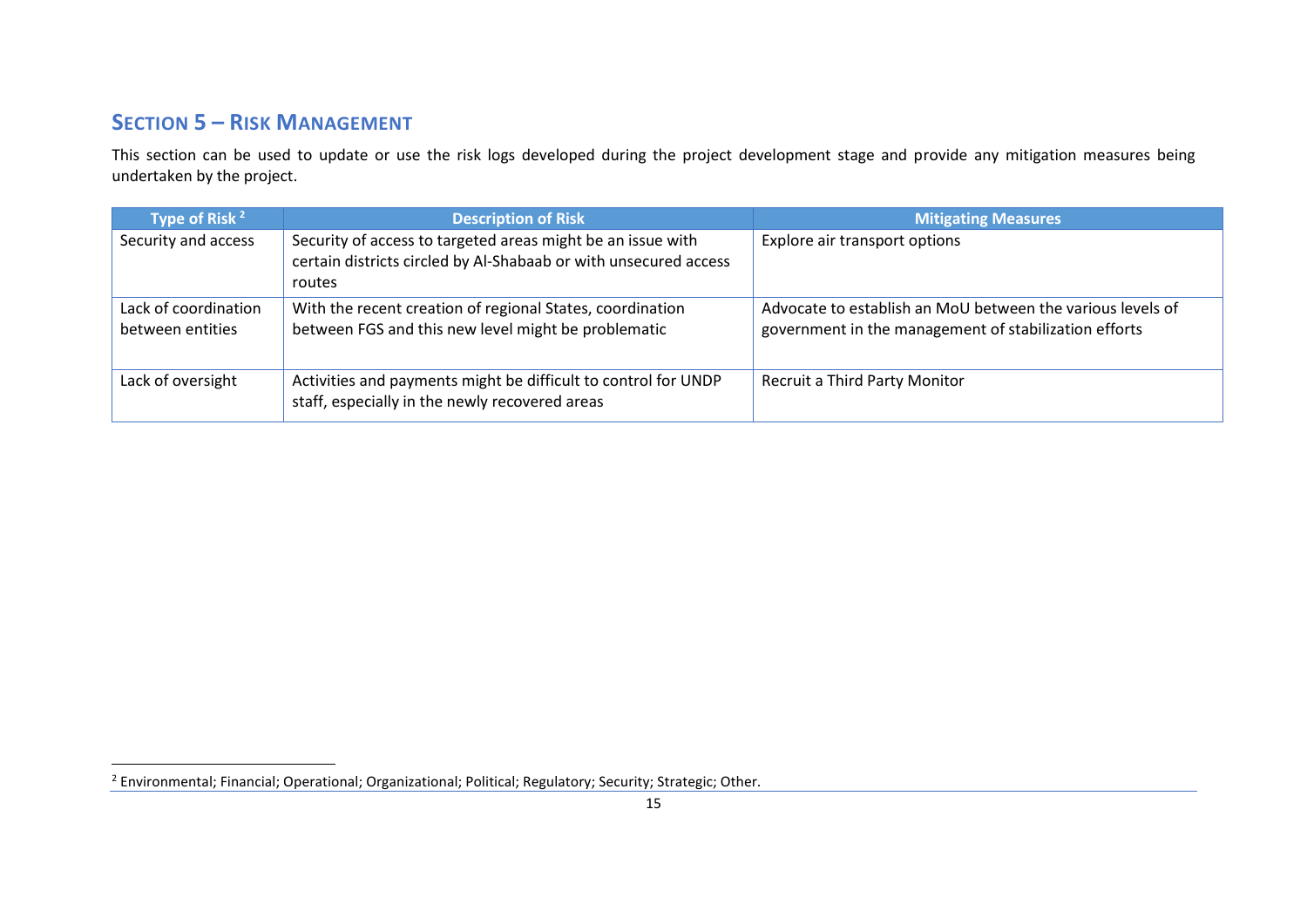### **SECTION 6 – MONITORING AND OVERSIGHT ACTIVITIES**

| <b>Monitoring Activity</b>   | <b>Date</b>         | <b>Description &amp; Comments</b> | <b>Key Findings / Recommendations</b>                                                                                                                                                                                                                                                                                                                                                                                                                |
|------------------------------|---------------------|-----------------------------------|------------------------------------------------------------------------------------------------------------------------------------------------------------------------------------------------------------------------------------------------------------------------------------------------------------------------------------------------------------------------------------------------------------------------------------------------------|
| <b>Project Board Meeting</b> | 11 November<br>2014 | <b>First Board Meeting</b>        | Project Board shall meet each month until the<br>$\bullet$<br>end of first quarter in order to secure smooth<br>implementation until Project Coordinator is<br>selected and full Project team is in place.                                                                                                                                                                                                                                           |
|                              |                     |                                   | Project document revised signature page will be<br>sent to Dr Ismail for the Minister signature as<br>more convenient way.                                                                                                                                                                                                                                                                                                                           |
|                              |                     |                                   | In continuation, Project Board will meet<br>quarterly to review project activities and guide<br>further implementation. In addition Project<br>Board will meet in December to review the<br>status that already agreed since this is start-up<br>phase.                                                                                                                                                                                              |
|                              |                     |                                   | The recruitment process will be lead by the<br>Government as for any other post in the Project<br>and will be joint process including short listing<br>and interviews. Panel is composed of three<br>entities including MoIF, UNSOM and UNDP.                                                                                                                                                                                                        |
|                              |                     |                                   | The process of the Project Coordinator<br>recruitment should be finished before funds<br>would reach Government treasure. It was<br>agreed that the process shell be concluded<br>before the next Project Board meeting in<br>December. Project Coordinator recruitment<br>Process shell be finalised within the month<br>period by having: week one for short listing,<br>second/third week for interview and fourth for<br>contracting procedures. |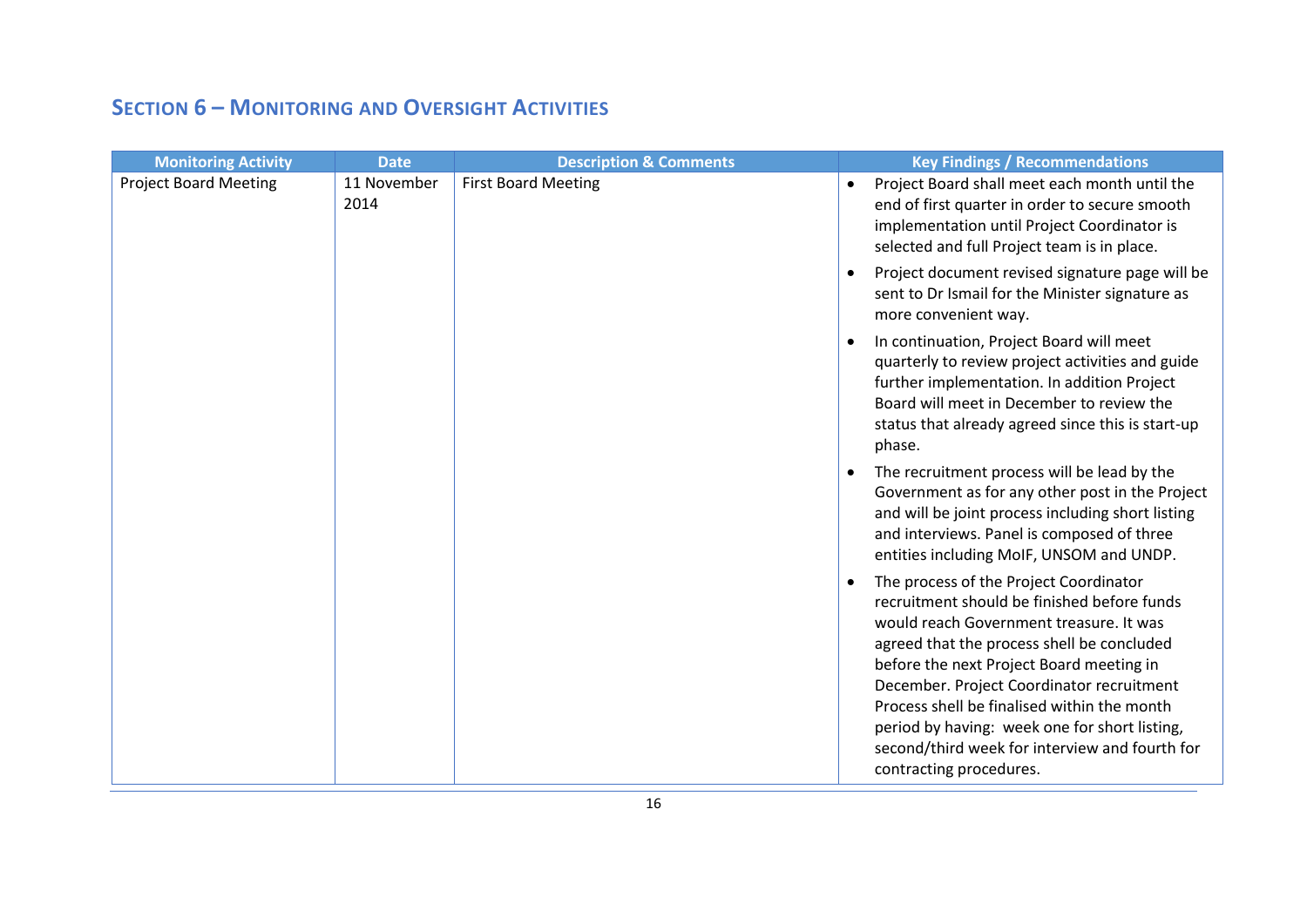|                              |                     |                             | $\bullet$ | The focal point nominated from each entity:<br>UNSOM-Dejan Radivojevic, UNDP-Ivan Dielens<br>and MoIF-Abdullahi Hamud.<br>Representative from MoIF/Permanent Secretary<br>will be the chair of the Project Board. |
|------------------------------|---------------------|-----------------------------|-----------|-------------------------------------------------------------------------------------------------------------------------------------------------------------------------------------------------------------------|
|                              |                     |                             |           | To proceed with the existing project document,<br>signatures and discussion while Project<br>Coordination Board TOR (Board composition<br>item) to be discussed in the next meeting of the<br>Board.              |
|                              |                     |                             |           | Annual Work Plans will be reviewed on quarterly<br>bases and Project Document language will be<br>harmonized with the annual work plans and<br>other documents.                                                   |
|                              |                     |                             |           | The next Project Board meeting is agreed to be<br>held on 17 <sup>th</sup> of December 2014 at the MoIF<br>premises.                                                                                              |
| <b>Project Board Meeting</b> | 19 December<br>2014 | <b>Second Board Meeting</b> |           | Project Annual Work Plan to cover 18 month<br>period                                                                                                                                                              |
|                              |                     |                             |           | Project Signature page to be sent to the MoIF                                                                                                                                                                     |
|                              |                     |                             | $\bullet$ | Completed Vendor Form to be sent to UNSOM                                                                                                                                                                         |
|                              |                     |                             |           | Third Stabilisation Project Advisor to be<br>recruited within coming weeks                                                                                                                                        |
|                              |                     |                             |           | Project workshop/training planed in January (11-<br>15) for the entire Project Team week before the<br>Project Coordination Board meeting to further<br>discuss and agree details of the 2015<br>implementation   |
|                              |                     |                             |           | MoIF to developing blueprint budgets and<br>finalize financial arrangements                                                                                                                                       |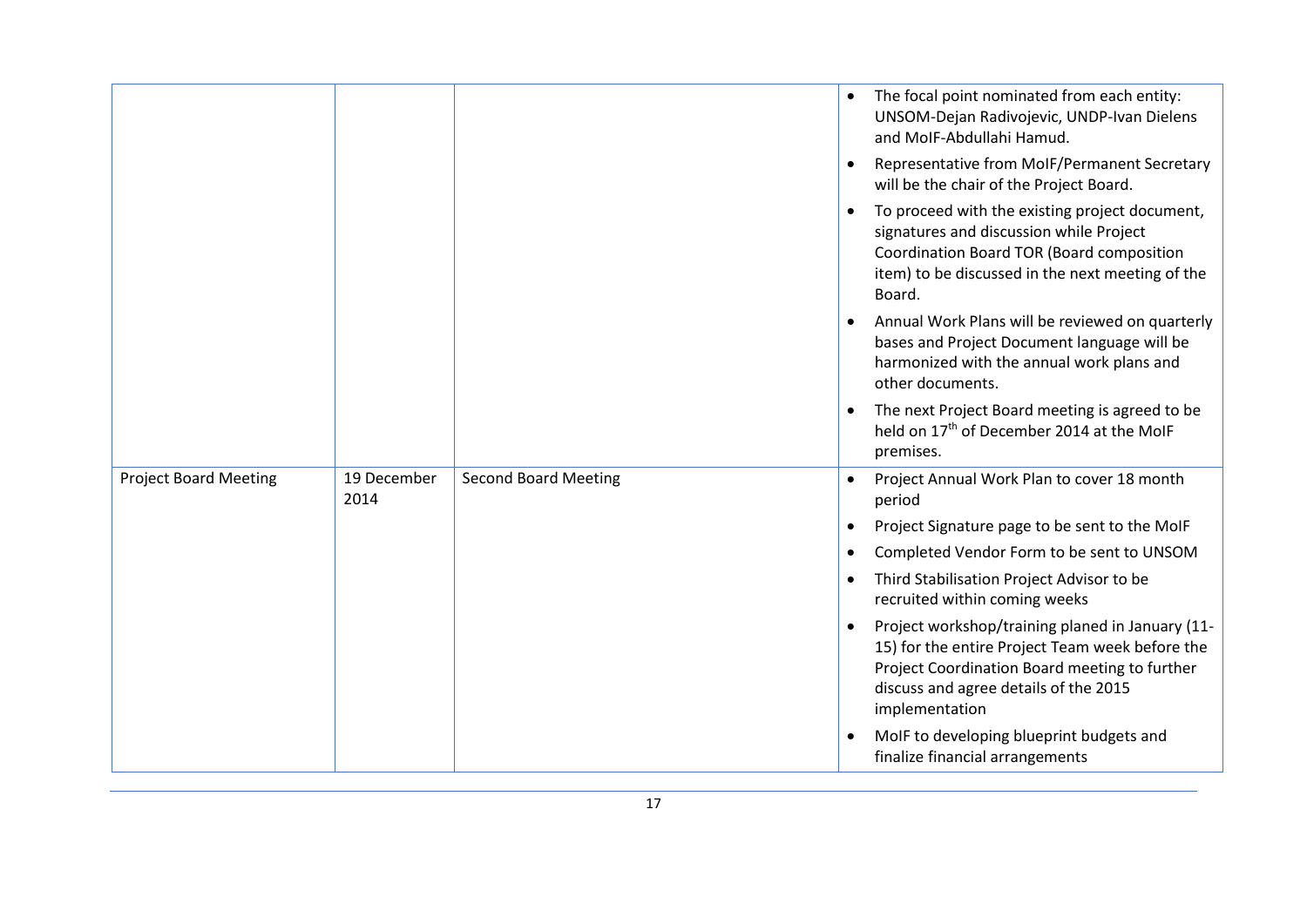|                    |                            | District Community liaison selection process to<br>be finalized by first quarter in 2015. The<br>advertisement list to be used as starting point<br>for further process including woman, youth,<br>elders etc.<br>Ministry of Finance to propose one member to<br>the Project Coordination Board. Project Board<br>TOR to be revised and sent to the members. |
|--------------------|----------------------------|---------------------------------------------------------------------------------------------------------------------------------------------------------------------------------------------------------------------------------------------------------------------------------------------------------------------------------------------------------------|
|                    |                            | Annual Work plan to include column of<br>reporting towards PSG 1 and PSG 2                                                                                                                                                                                                                                                                                    |
|                    |                            | Project Board shall meet during the week of 19th<br>$\bullet$<br>January 2015                                                                                                                                                                                                                                                                                 |
| 27 January<br>2015 | <b>Third Board Meeting</b> | MoIFA to look for the Project staff office space<br>within the Ministry building                                                                                                                                                                                                                                                                              |
|                    |                            | M&E and Stabilisation MoIFA Advisors positions<br>to be re-advertised (one week) after the Project<br>Board meeting. Following week interview<br>processes in place and selection finalized with<br>UNSOM/UNDP.                                                                                                                                               |
|                    |                            | Board proposed regular/firm monitoring of the<br>district budgets future utilisation due to<br>different pace of the caretaker administrations<br>activities and levels of expenditures.                                                                                                                                                                      |
|                    |                            | District Community liaison selection and Local<br>Governance Technicians processes to go in<br>parallel. The advertisement list to be used as<br>starting point while Community Liaison process<br>should be based on criteria developed/district<br>driven process including woman, youth, elders<br>etc.<br>MoIFA, UNDP and UNSOM focal points to meet      |
|                    |                            |                                                                                                                                                                                                                                                                                                                                                               |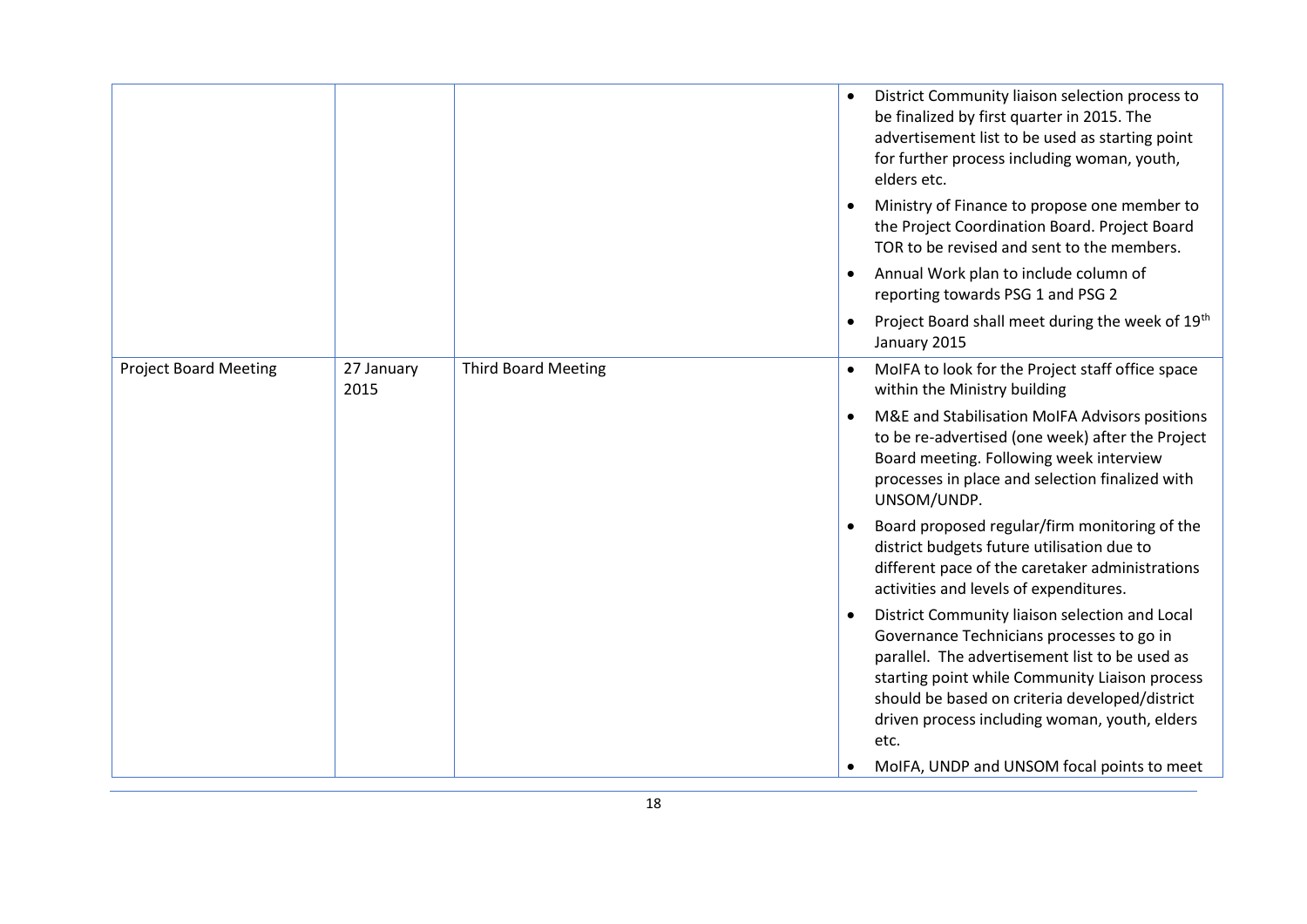|  | the same week following Project Board meeting<br>and further discuss criteria and initiate<br>Community liaison process.                                                                                                             |
|--|--------------------------------------------------------------------------------------------------------------------------------------------------------------------------------------------------------------------------------------|
|  | <b>UNDP Local Governance Technicians selection</b><br>$\bullet$<br>process to be prioritised                                                                                                                                         |
|  | Board members to send (if any additional)<br>$\bullet$<br>further comments on the Project Annual Work<br>Plan Annual Work to PM                                                                                                      |
|  | It was proposed and UNDP agreed to support<br>$\bullet$<br>Additional Project Admin/finance assistant<br>position within the current budget<br>framework/savings. If not UNDP is willing to<br>fund it with extra budgetary support. |
|  | Project budget revision was agreed in general<br>with additional clarifications about staff salaries<br>level that should follow up upcoming UNDP/WB<br>scale as proposed and further consulted and<br>agreed with UNSOM/UNDP.       |
|  | Additional Project Admin/finance assistant<br>$\bullet$<br>position TOR to be drafted shared for further<br>agreement with UNDP and UNSOM and<br>advertised.                                                                         |
|  | UNPOL/UNDP to send updated table with<br>$\bullet$<br>training process overview.                                                                                                                                                     |
|  | UNSOM/UNDP to follow up with NY in regards<br>$\bullet$<br>to Project funds transfer.                                                                                                                                                |
|  | Gender balance to be taken into consideration<br>$\bullet$<br>with special attention when it comes to the<br>overall recruitment process and other planned<br>activities.                                                            |
|  | It was proposed that Project Coordination Board                                                                                                                                                                                      |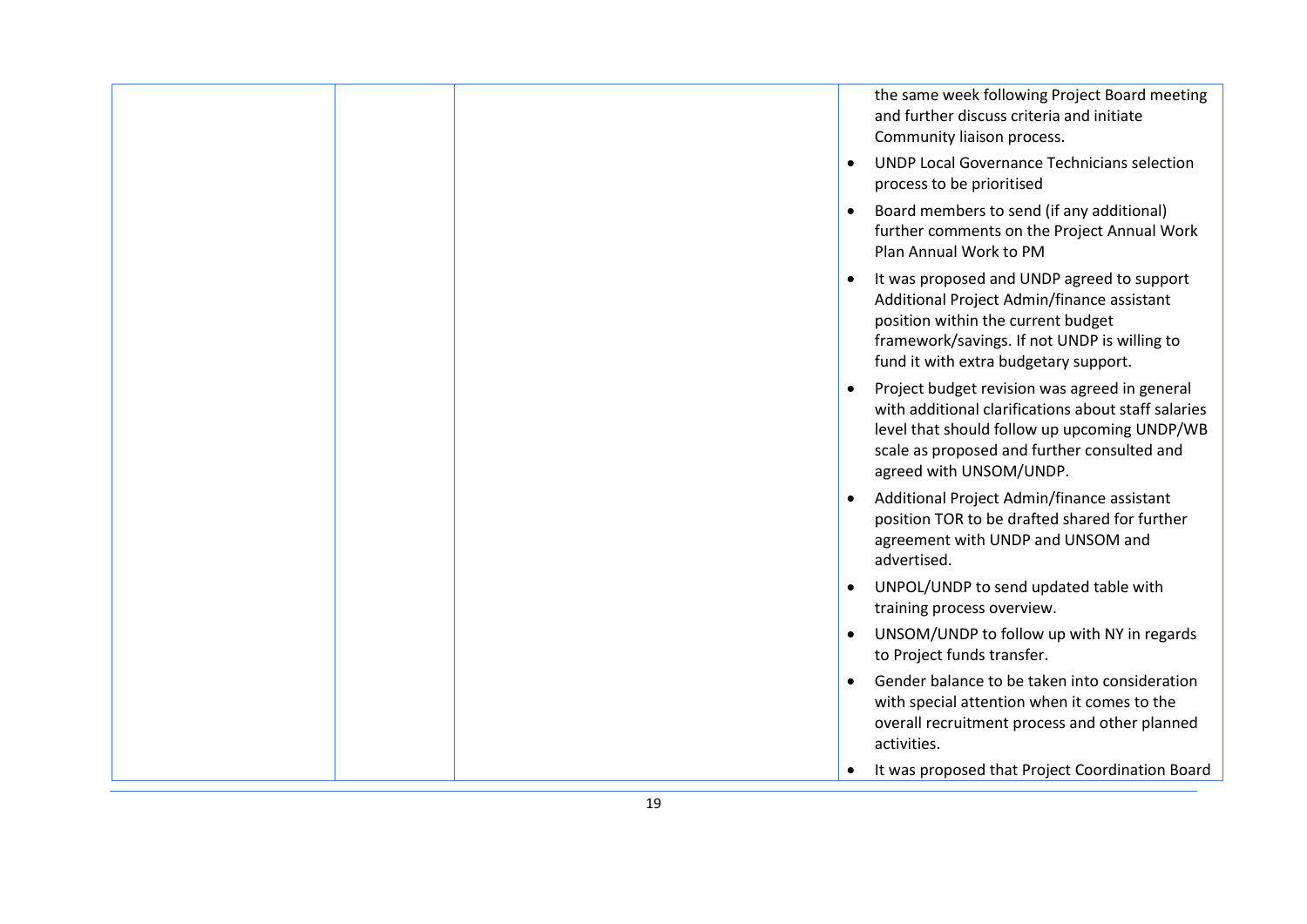|                              |                  |                             | shall meet again next month in order to closely<br>follow up activity implementation. Continuation<br>will be as planned on quarterly bases.                                                                                                                                                                                                                                                                                           |
|------------------------------|------------------|-----------------------------|----------------------------------------------------------------------------------------------------------------------------------------------------------------------------------------------------------------------------------------------------------------------------------------------------------------------------------------------------------------------------------------------------------------------------------------|
|                              |                  |                             | Project Board shall meet during the week of 25 <sup>th</sup><br>$\bullet$<br>February 2015                                                                                                                                                                                                                                                                                                                                             |
| <b>Project Board Meeting</b> | 25 March<br>2015 | <b>Fourth Board Meeting</b> | .2 Recruitment process of district CLO, LGTA and<br>Advisors (M&E and Stabilisation) -                                                                                                                                                                                                                                                                                                                                                 |
|                              |                  |                             | Next step is to conduct CV reference check and<br>$\bullet$<br>recruitment - Action MOIF                                                                                                                                                                                                                                                                                                                                               |
|                              |                  |                             | MoIF will conduct orientation and training for<br>$\bullet$<br>the CLOs and LGTAs selectees. MoIF requested<br>UNDP if it could cover the cost of the orientation<br>and training for the CLOs and LGTAs in<br>Mogadishu such as transportation to and from<br>their districts and accommodation while they<br>are in Mogadishu. UNDP will inform the MoIF<br>once it finds out if it can reallocate the funds -<br><b>Action UNDP</b> |
|                              |                  |                             | SM pointed out Local Governance district<br>positions interviews to be held within the<br>following week after the Project Board meeting.<br><b>Action MolF</b>                                                                                                                                                                                                                                                                        |
|                              |                  |                             | <b>Advisors: M&amp;E and Stabilisation MoIF Advisors</b><br>$\bullet$<br>interviews to be finalised following Project<br>Board meeting. - Action all                                                                                                                                                                                                                                                                                   |
|                              |                  |                             | IJ gave update report on the 13 newly recovered<br>districts:                                                                                                                                                                                                                                                                                                                                                                          |
|                              |                  |                             | IJ discussed the difficult part of the process<br>$\bullet$<br>which is the need for presence of rule and law,<br>and lack of road accessibility of some of these<br>newly recovered areas. GC suggested to link                                                                                                                                                                                                                       |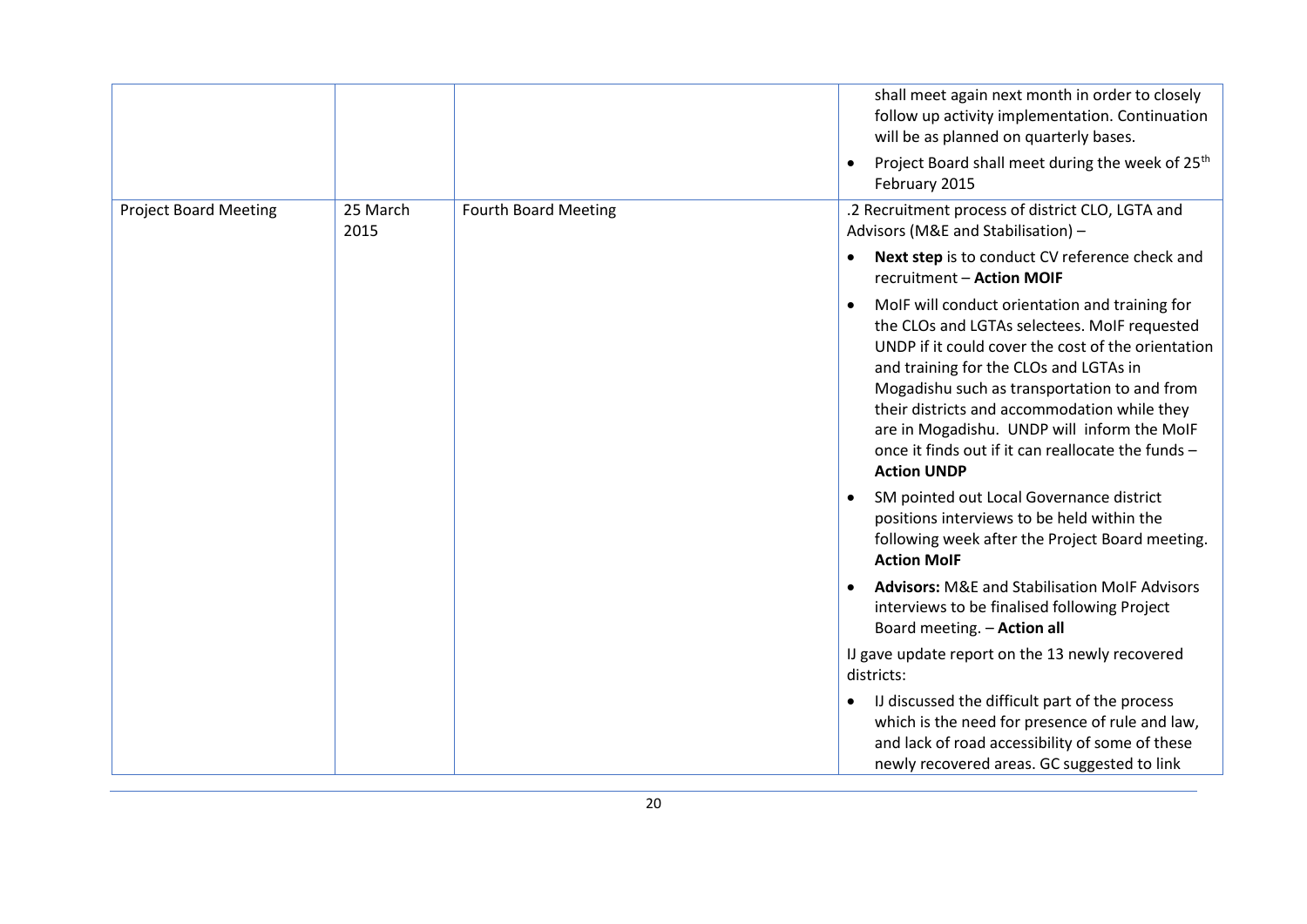| MolF team with the rule of law team which is<br>currently working on the justice deployment.<br>Action UNDP - MoIF to share 13 districts reports                                                                                                                                                       |
|--------------------------------------------------------------------------------------------------------------------------------------------------------------------------------------------------------------------------------------------------------------------------------------------------------|
| Recommendation: Important to consider<br>Government to add other prior recovered districts<br>into stabilisation programme as it can reverse the<br>progress achieved so far-PC & AA.                                                                                                                  |
| AA briefly described how some of districts such as<br>Baydhabo, Johar and Beledweyn are ready to start<br>formation of permanent councils and MOIF currently<br>is working road map to achieve way forward.                                                                                            |
| Status of the approval of PBF fund update:                                                                                                                                                                                                                                                             |
| 3.1 Agreement of the third-party company to ensure<br>fiduciary oversight:                                                                                                                                                                                                                             |
| MOIF expressed their concern about the delayed<br>PBF project fund transfer and would like to know<br>actual timeframe for completion of this action.                                                                                                                                                  |
| UNDP agreed to support procurement of the<br>$\bullet$<br>fiduciary agent and that this process will take<br>some up to 4 weeks. - Action UNDP                                                                                                                                                         |
| UNDP will lend 100,000 USD to the Ministry of<br>$\bullet$<br>Interior and Federalism to cover project<br>activities until fiduciary agent is procured and<br>funds are transferred from New York. Once<br>funds are received from New York the MoIF will<br>return the \$100,000 to UNDP - All agreed |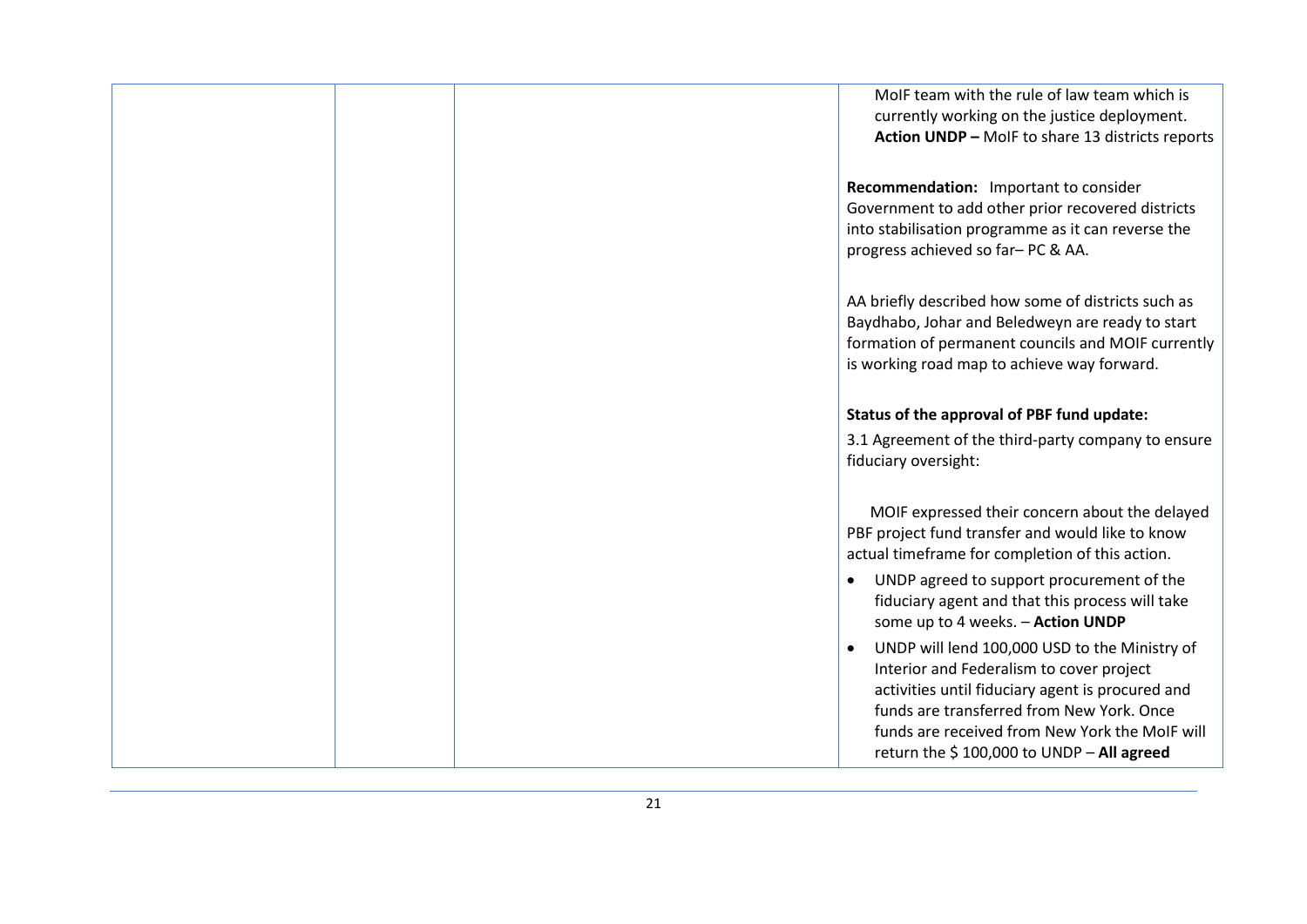|                              |              |                            | 3.4. Update of the PBF fund -                                                                                |
|------------------------------|--------------|----------------------------|--------------------------------------------------------------------------------------------------------------|
|                              |              |                            | UNSOM explained that the overall project package<br>with the revised budget has been sent to New York        |
|                              |              |                            | for approval and that confirmation was received.                                                             |
|                              |              |                            | The government component, what remains is to                                                                 |
|                              |              |                            | procure a fiduciary agent.                                                                                   |
|                              |              |                            | 4. Approval of project work plan including                                                                   |
|                              |              |                            | prioritization of districts with the 13 districts - All<br>agreed                                            |
|                              |              |                            | 4.2 Whether to commence in all districts at the<br>same time or to start progressively - MOIF team           |
|                              |              |                            | to with UNDP to discuss the criteria                                                                         |
|                              |              |                            | (accessibility, population, political, level of local<br>reconciliation, etc). - Action: SM and PC liaise to |
|                              |              |                            | organise meeting                                                                                             |
|                              |              |                            | 5. Any other business                                                                                        |
|                              |              |                            | IV suggested roles of PBF partners should be clear -                                                         |
|                              |              |                            | All Agreed - to be discussed on next board meeting<br>-Summary of their role in PBF then send to SM to       |
|                              |              |                            | put together Diagram.- Action All                                                                            |
|                              |              |                            |                                                                                                              |
|                              |              |                            | 6. Next meeting                                                                                              |
|                              |              |                            | Proposed Project Board shall meet during the<br>week of 28 <sup>th</sup> April 2015                          |
| <b>Project Board Meeting</b> | 19 June 2015 | <b>Fifth Board Meeting</b> | 3.7 Agree on Mahaday district to be added to list of                                                         |
|                              |              |                            | newly                                                                                                        |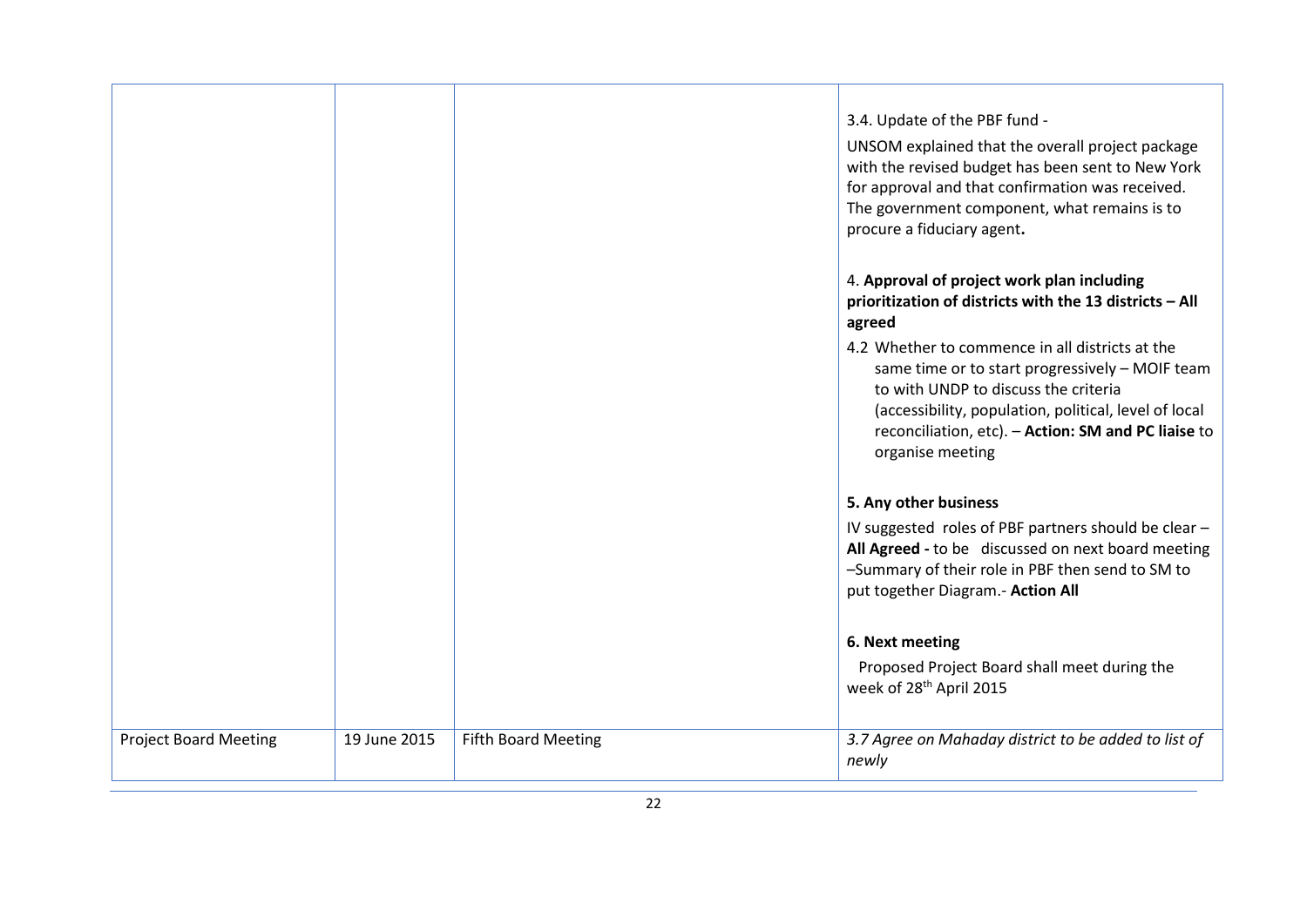|                              |                   |                            | The State Ministry recently visited Mahadaay and<br>requested to consider including Mahadaay among<br>the districts that should be recognized for the PBF to<br>support |
|------------------------------|-------------------|----------------------------|-------------------------------------------------------------------------------------------------------------------------------------------------------------------------|
|                              |                   |                            | Agree the need for project vehicle and running cost<br>of the vehicle.                                                                                                  |
|                              |                   |                            | IJ pointed that vehicle can be used for various<br>purposes, visiting districts and carrying security staff.                                                            |
|                              |                   |                            | GC asked to look at the price ranges and options.                                                                                                                       |
|                              |                   |                            | Board agreed UNDP and MOIFA technical team to<br>visit the budget.                                                                                                      |
| <b>Project Board Meeting</b> | 17 August<br>2015 | <b>Sixth Board Meeting</b> | Board approved --- The need of a vehicle and its<br>running cost of \$50, 000 (\$25, 000 Purchase of the<br>car and \$25, Running cost of the car for 18 months).       |